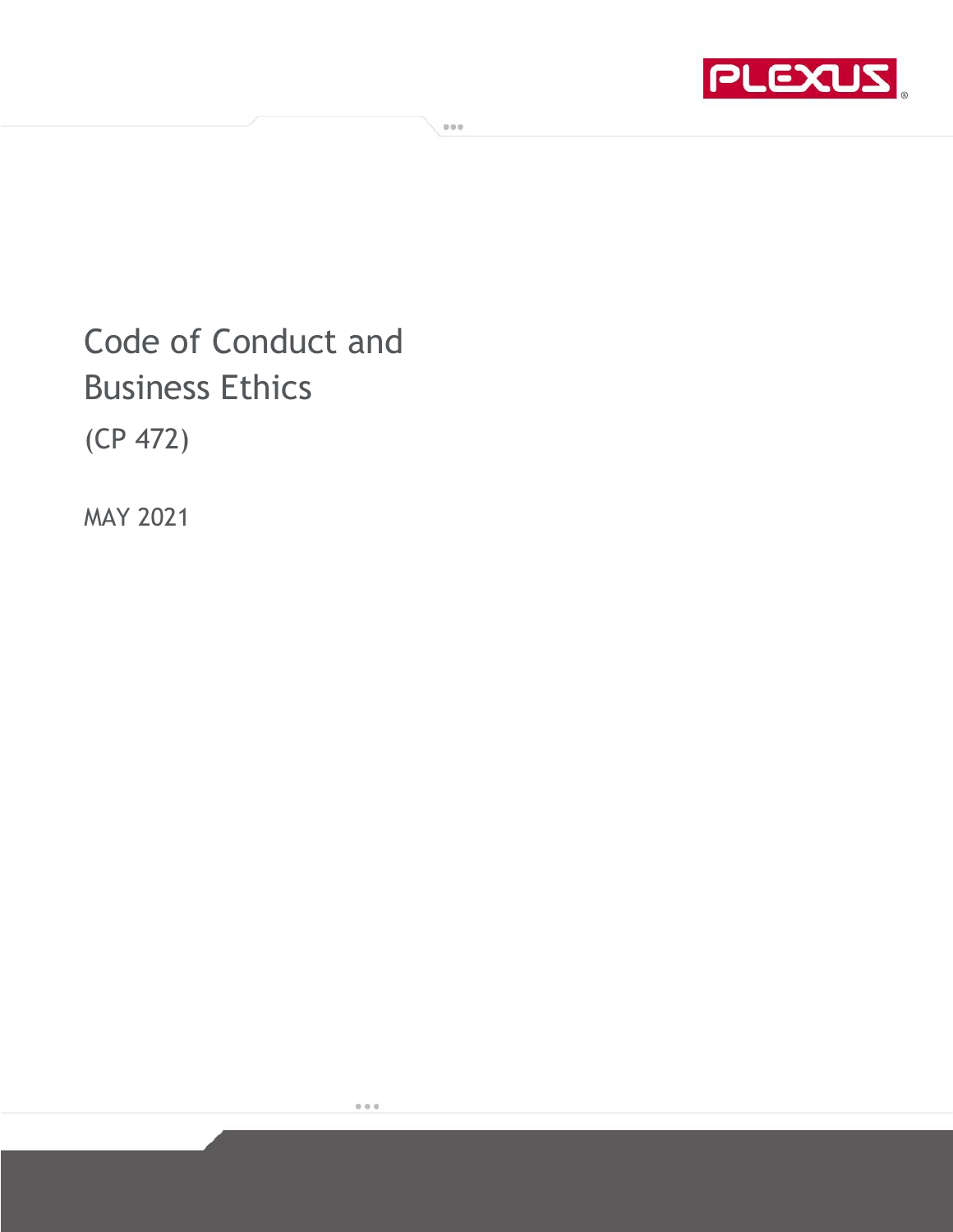

Document number: (CP 472)

Rev Letter: J

Page 1 of 22

# TABLE OF CONTENTS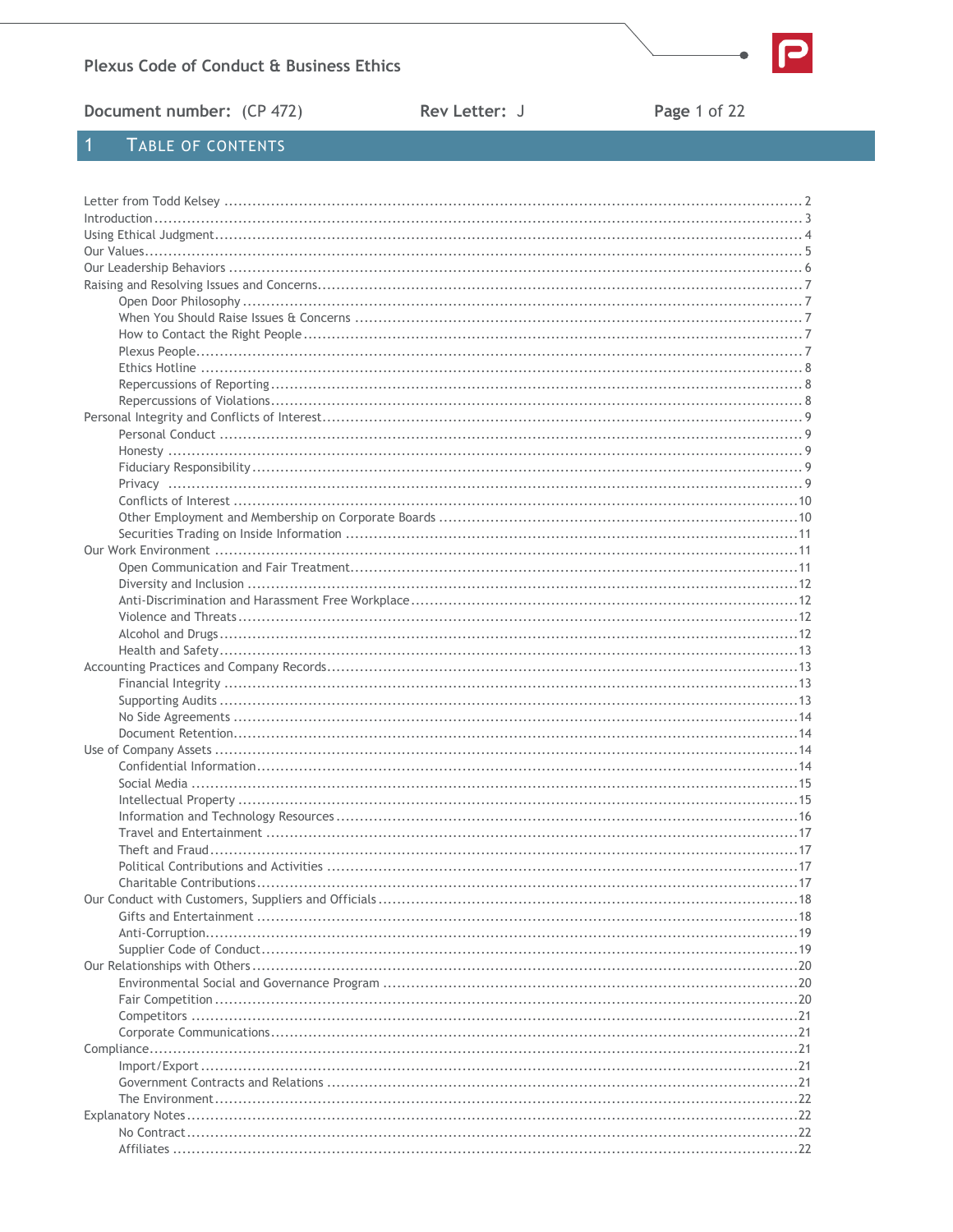

<span id="page-2-0"></span>Plexus Team,

One of our key differentiators as a company is our culture – a culture built upon strong relationships and teamwork, excellence, customer focus, open communication and integrity. Our culture allows us to live our vision statement: We help create the products that build a better world. Foundational to our culture is our Code of Conduct and Business Ethics (The Code). I believe that over time, Plexus' culture has evolved in that our values, priorities, skills and curiosity have grown stronger and become more inclusive.

One significant example of the evolution of our culture, and one I am particularly excited about, is the acceleration of our Environmental, Social and Governance (ESG) efforts, which includes an increased focus on Diversity & Inclusion, environmental sustainability initiatives such as energy and waste reduction, as well as community engagement initiatives. Plexus' ESG program reinforces our culture, and commitment to building a better world as a responsible industry steward, employer, community partner, and global citizen. Our commitment to sustainability and positive societal impacts exemplifies Plexus and all of you.

It is critical that you understand and internalize The Code, and use it as a guide to your behavior and decision-making. The Code outlines and summarizes the definition of our culture, as well as the duty we all have in maintaining it. It is used to reinforce our passion for operating in a responsible and ethical manner, and articulates our obligations as a trusted leader in the business community. The Code also emphasizes the importance of having an open, welcoming environment in which all employees feel empowered to do what is right and are encouraged to voice concerns should violations of the Code be observed.

The success of Plexus and our progress as a company relies on each of us adhering to The Code and living our Values & Leadership Behaviors. We must remain committed to innovation, growth and further evolution. By operating as One Plexus, an ethical, unified team, we'll continue to make a difference in building a better world.

odd t

Todd Kelsey President & Chief Executive Officer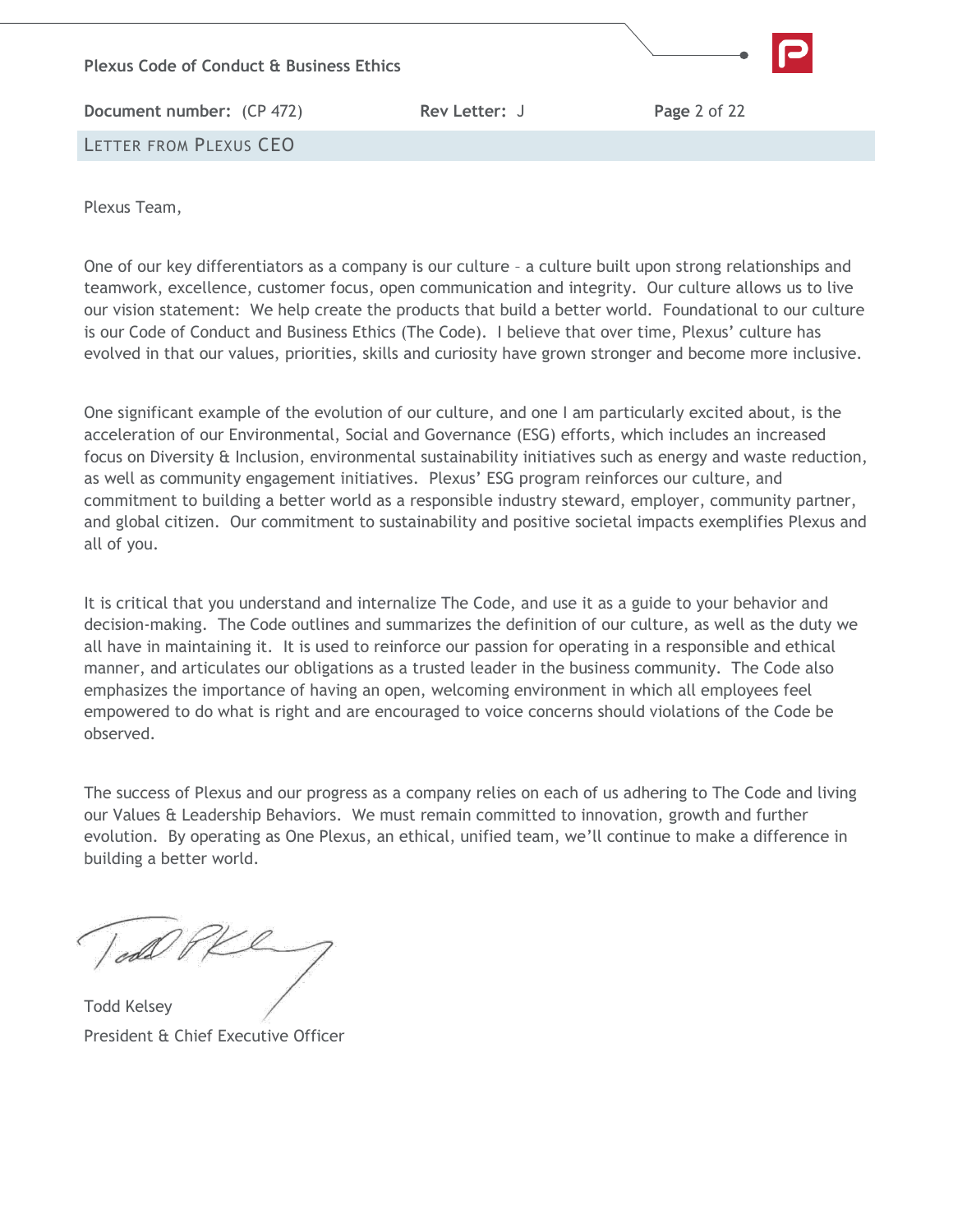

#### <span id="page-3-0"></span>INTRODUCTION

Professional and ethical conduct, including compliance with the law, is everyone's responsibility. Plexus Corp. (including its subsidiaries, "Plexus") expects all employees and representatives, including all directors, agents, consultants and independent contractors, to obey the laws and regulations of all countries in which we do business and to conduct themselves in a professional and ethical manner. The Plexus Code of Conduct and Business Ethics (also referred to simply as the "Code") encompasses this expectation and provides guidance and expectations on carrying out day-to-day activities in accordance with the law and Plexus' ethical standards world-wide.

While the Code cannot answer all questions or address all situations that may arise, it summarizes our corporate policies and provides general guidance on how to act responsibly. By reading the Code you acknowledge your understanding and acceptance of the Code and its underlying polices. Failure to abide by the Code or other Plexus policies may result in disciplinary action up to and including termination.

All directors, employees and other representatives subject to the Code are expected to:

### FOLLOW THE CODE

Read the Code and seek to comply with its principles and requirements and all legal requirements.

### USE ETHICAL JUDGMENT

Exercise ethical judgment in all Plexus business activities. The Code is intended to help guide you in using ethical judgment. Page 4 provides specific guidance on how to exercise ethical judgment.

#### RAISE ISSUES AND CONCERNS

Any time you suspect a violation of the law, the Code or other Plexus policy, you should immediately raise the concern. You should raise concerns early. The longer we wait to address a concern, the worse it may become. You can find more information on how to raise issues and concerns on pages 7 and 8.

<span id="page-3-1"></span>If you have any questions, you can access Plexus' policies on CONNECT or talk with your supervisor or Human Resources representative. More detailed contact information, including the Ethics Hotline number, can be found on pages 7 and 8.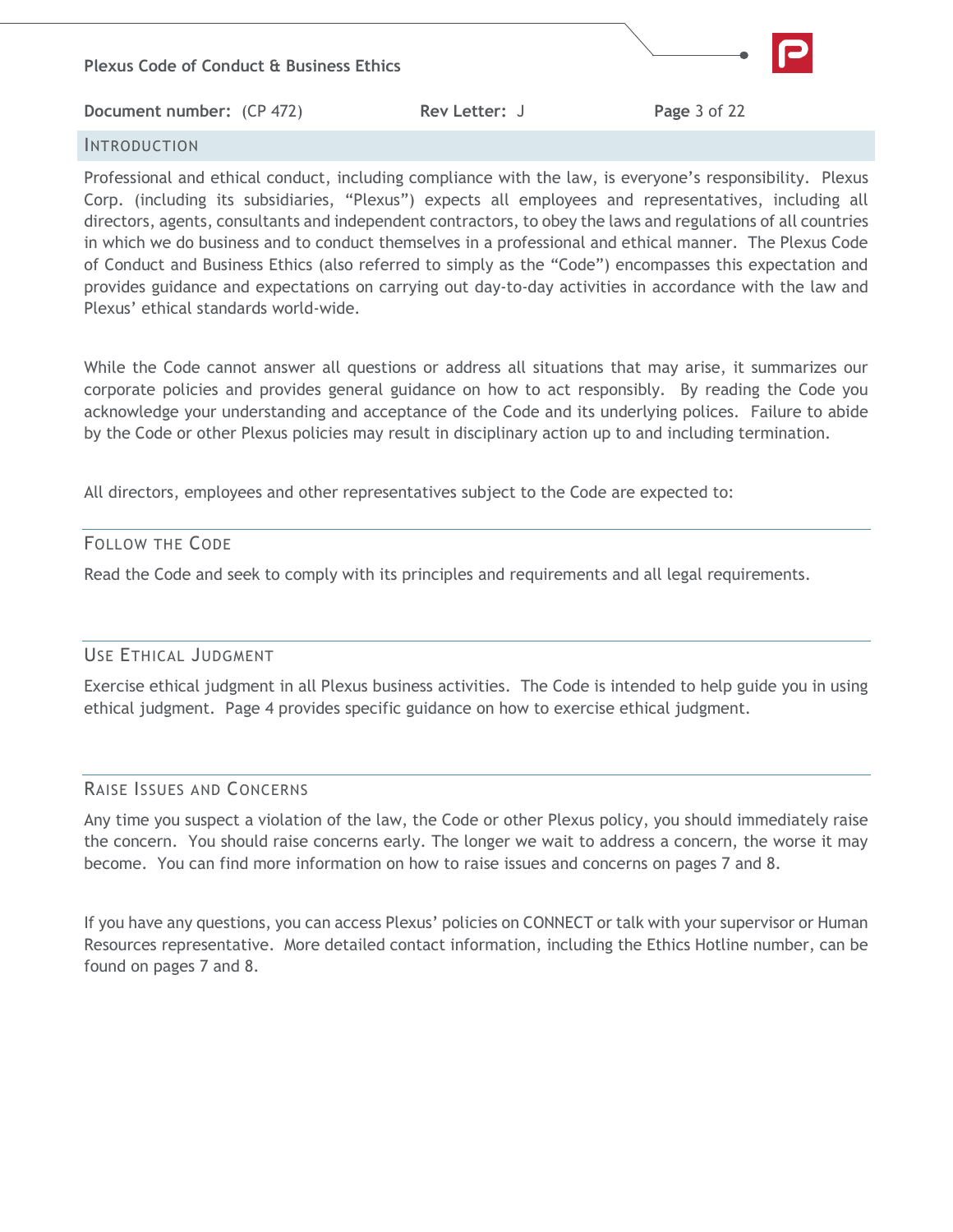

**Document number:** (CP 472) **Rev Letter:** J **Page 4 of 22** 

# USING ETHICAL JUDGMENT

We expect all employees to exercise good judgment in Plexus business activities. To help you make business decisions consistent with the Code, you should ask yourself these questions:

# DOES THE DECISION VIOLATE LEGAL REQUIREMENTS?

Plexus is committed to complying with all laws and legal requirements applicable to our business. We expect all employees to strive to make decisions consistent with our commitment to comply with legal requirements.

# DOES THE DECISION VIOLATE PLEXUS POLICY?

We are equally committed to complying with Plexus policies. Employees should familiarize themselves with policies relevant to their work activities and seek to follow the policies.

## IS THE DECISION CONSISTENT WITH OUR CORE VALUES AND LEADERSHIP BEHAVIORS?

The Plexus Values and Leadership Behaviors, outlined on pages 5 and 6 below, are a useful tool to help guide decision-making.

## WOULD YOU BE COMFORTABLE WITH OTHERS FINDING OUT ABOUT THE DECISION?

A good rule to follow in making decisions is whether you would be comfortable sharing your decision with family, friends or co-workers. This is sometimes referred to as the "headline test"—would you be comfortable with your decision being the subject of a news story?

Remember, you are not alone in making decisions. You can always get help or guidance from your supervisor or manager, Human Resources, or the resources described in the Raising and Resolving Issues and Concerns Section of the Code on pages 7 and 8 below. If you are not sure whether a decision is ethical, you should wait to make the decision and seek guidance.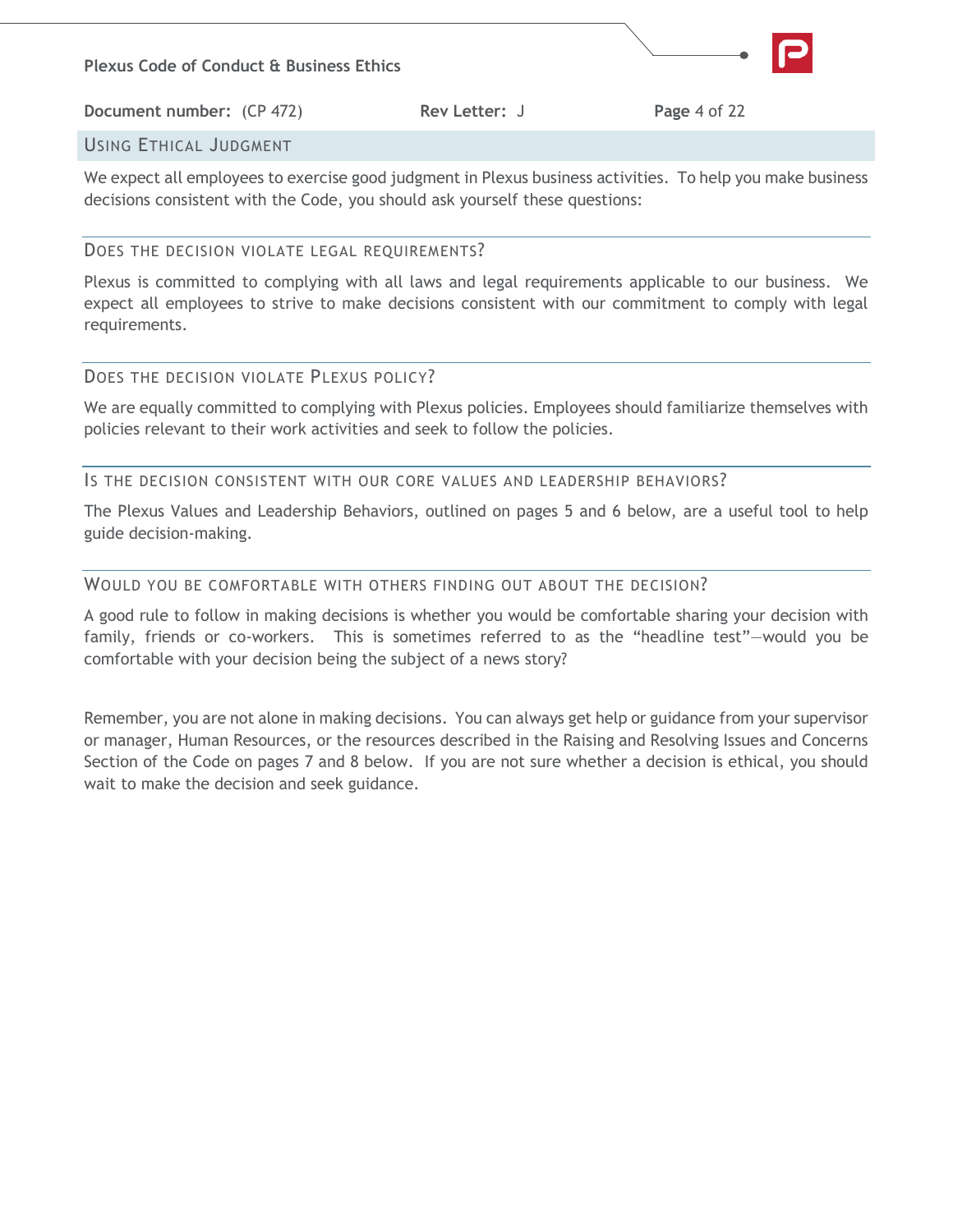

## **OUR VALUES**

All Plexus People are expected to demonstrate our values. These are our values and they must always guide our conduct.



# **Customer Focus**

<span id="page-5-0"></span>We are dedicated to our internal and external customers and tenaciously strive to help them succeed. We are fulfilled and energized in their success, empathize with their needs and recognize that our success is the result of our customers' success.



# **Relationships and Teamwork**

We value building relationships and working collaboratively. Relationships require mutual respect, sincerity, humility and friendliness. Positive relationships promote trust and teamwork. Teamwork is required to build great companies.



# **Excellence**

With drive and energy, we commit ourselves to successful outcomes and to be exceptional in everything we do. We do not accept mediocrity and seek to continuously improve. We do not care who receives credit for success; we are not motivated by self-promotion.



# **Open Communication**

We communicate our opinions and ideas openly and transparently, value when others freely do so and engage in constructive debate. When decisions are made, we openly and actively support those decisions.



# **Integrity**

We maintain high ethical standards. We are honest and fair in all aspects of our work, treat others with dignity and respect and fulfill our obligations as responsible citizens and employees. We value our personal reputation and the reputation of Plexus. We recognize that reputation is critical to our success.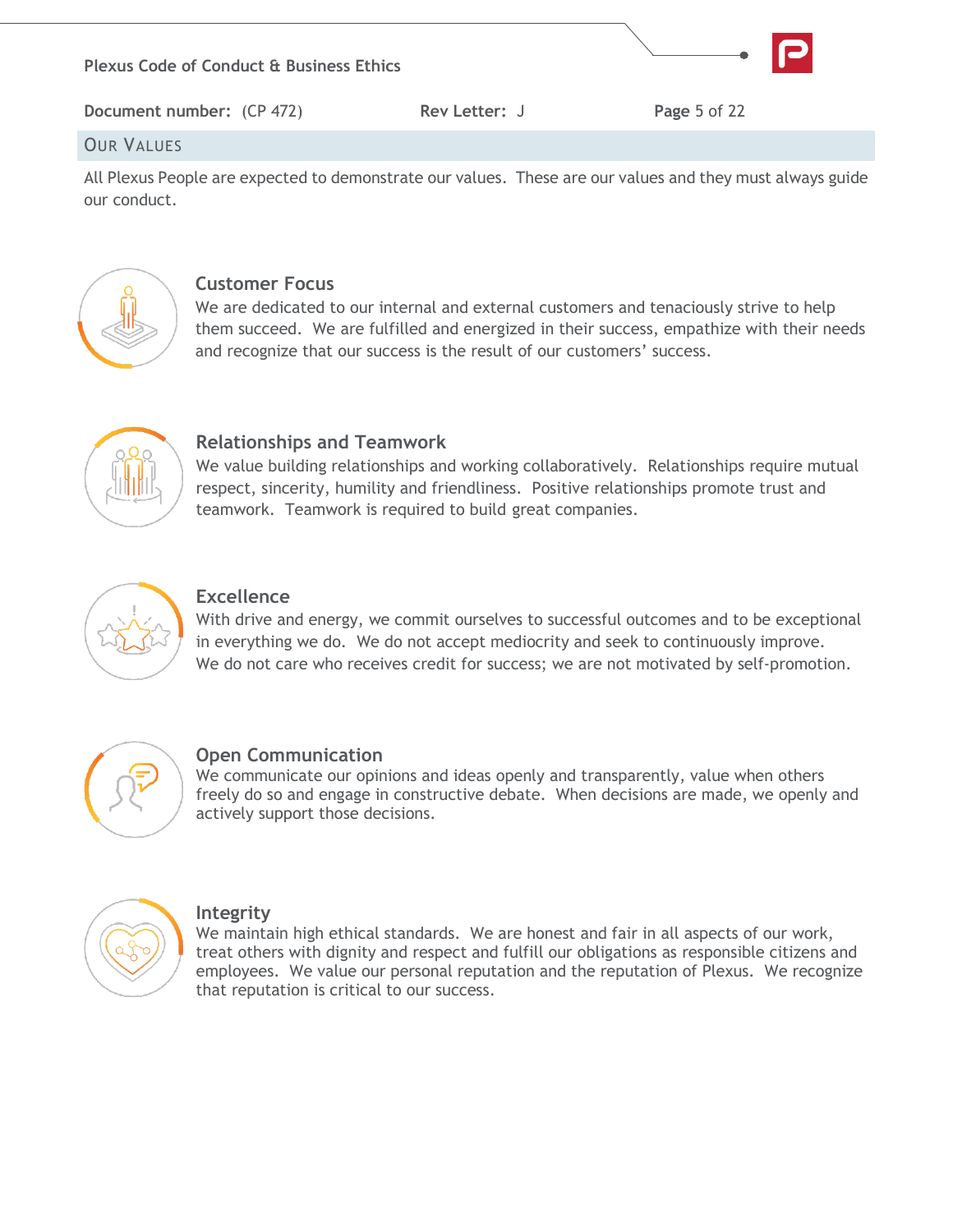

All Plexus People demonstrate leadership, whether they are individual contributors or lead large parts of our organization. On behalf of our Customers, employees and shareholders, we will:



# **Prioritize Our People**

<span id="page-6-0"></span>In the pursuit of excellence, we nurture and grow our people. We expect and reward high performance and address underperformance with urgency, candor and empathy. We receive and provide feedback with humility and a sincere interest to continuously improve. We value personality traits, determination and intellectual skills in addition to experience, and do not sacrifice these qualities for experience.



# **Solve Problems**

We anticipate, identify, acknowledge and take initiative to solve problems. When solving problems, we thoughtfully examine facts, draw upon the knowledge of others, anticipate consequences and are persistent to realize successful outcomes. We acknowledge and learn from our mistakes and remain tenacious when confronted with the most challenging obstacles. We help and inspire others to solve problems. When a solution is reached, we implement it with urgency.



# **Be Courageous**

We address people issues, organizational problems, accountability gaps, and difficult situations quickly and directly, yet with sensitivity and thoughtfulness. We do not justify inaction on these matters. We create a favorable environment for courageous achievement through encouragement, recognition and support.



### **Innovate**

We challenge the status quo, consider new ideas from anywhere and are never complacent with success. We take measured risks. We seek to understand and help others who take measured risks.



# **Be Strategic**

We understand Plexus' strategy, establish complementary plans and goals and seek to understand how we and our teams can make a difference. We strive to satisfy short-term goals while being mindful of longer-term requirements. We make decisions and pursue opportunities that lead to long-term success.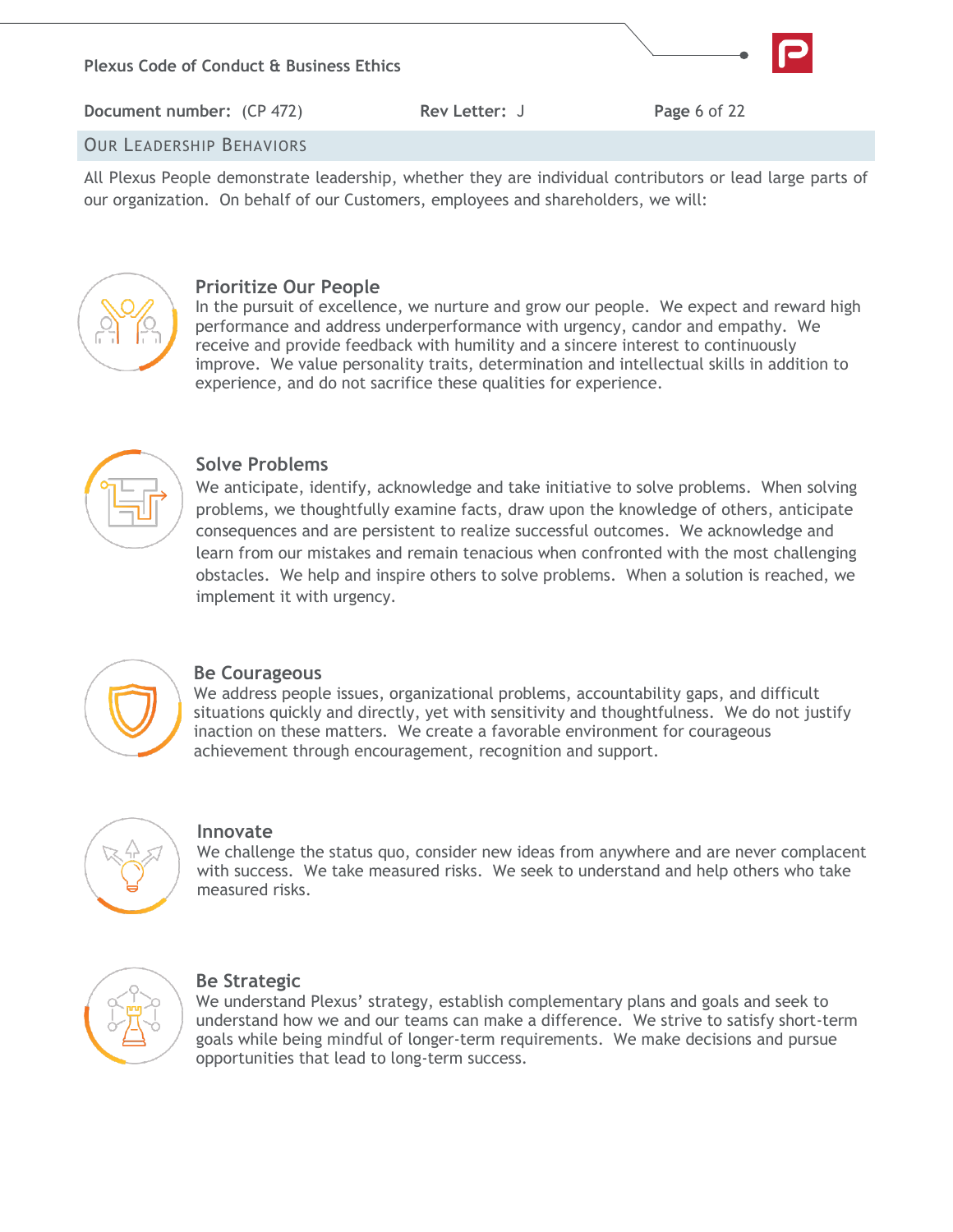

## <span id="page-7-0"></span>OPEN DOOR PHILOSOPHY

Plexus believes in continuous improvement of our products, services, and the development of our employees. We encourage constructive comments and opinions, without fearing retaliation, because it is important to Plexus that any problems or complaints be discussed and resolved. Open communication is one of our values, and you should raise and resolve any issues and concerns.

# <span id="page-7-1"></span>WHEN YOU SHOULD RAISE ISSUES & CONCERNS

Any time you suspect a violation of the law, the Code or other Plexus policy, particularly relating to any accounting or financial issues, it is your responsibility to immediately raise these concerns. You should raise concerns early. The longer we wait to address a concern, the worse it may become.

## <span id="page-7-2"></span>HOW TO CONTACT THE RIGHT PEOPLE

Generally, your supervisor or manager will be in the best position to address issues quickly or answer any questions you may have concerning the Code, including providing guidance on complying with the Code. You can also contact your Human Resources representative or the Plexus people named in the "Plexus Team" Section below. Alternatively, you can report your concerns through the Ethics Hotline (instructions in the "Ethics Hotline" Section on page 8). Where permitted by local law, you can make reports to the Ethics Hotline on an anonymous basis. You should use the communication method that is most comfortable for you.

## <span id="page-7-3"></span>PLEXUS TEAM

To raise issues or concerns relating to the Code, or to ask questions or seek guidance relating to the Code, you may contact your supervisor or manager, your Human Resources representative or any of the following individuals below:

| <b>Todd Kelsey</b> | President and Chief Executive Officer                                      | Todd.Kelsey@plexus.com      |
|--------------------|----------------------------------------------------------------------------|-----------------------------|
| Steve Frisch       | Executive VP & Chief Operating Officer                                     | Steve.Frisch@plexus.com     |
| Angelo Ninivaggi   | Executive VP, Chief Administrative Officer,<br>General Counsel & Secretary | Angelo.Ninivaggi@plexus.com |
| Pat Jermain        | Executive VP & Chief Financial Officer                                     | Pat.Jermain@plexus.com      |
| Victor Tan         | Regional President - APAC                                                  | Victor.Tan@plexus.com       |
| Ronnie Darroch     | Regional President - EMEA                                                  | Ronnie.Darroch@plexus.com   |
| Scott Theune       | Regional President - AMER                                                  | Scott.Theune@plexus.com     |
| Jamie Crouse       | VP - Human Resources                                                       | Jamie.Crouse@plexus.com     |
| Nichole Kuss       | Director of Internal Audit                                                 | Nichole.Kuss@plexus.com     |
| Michael Weber      | Corporate Compliance Officer                                               | Michael.Weber@plexus.com    |

### <span id="page-7-4"></span>*Ethics Hotline (see next page)*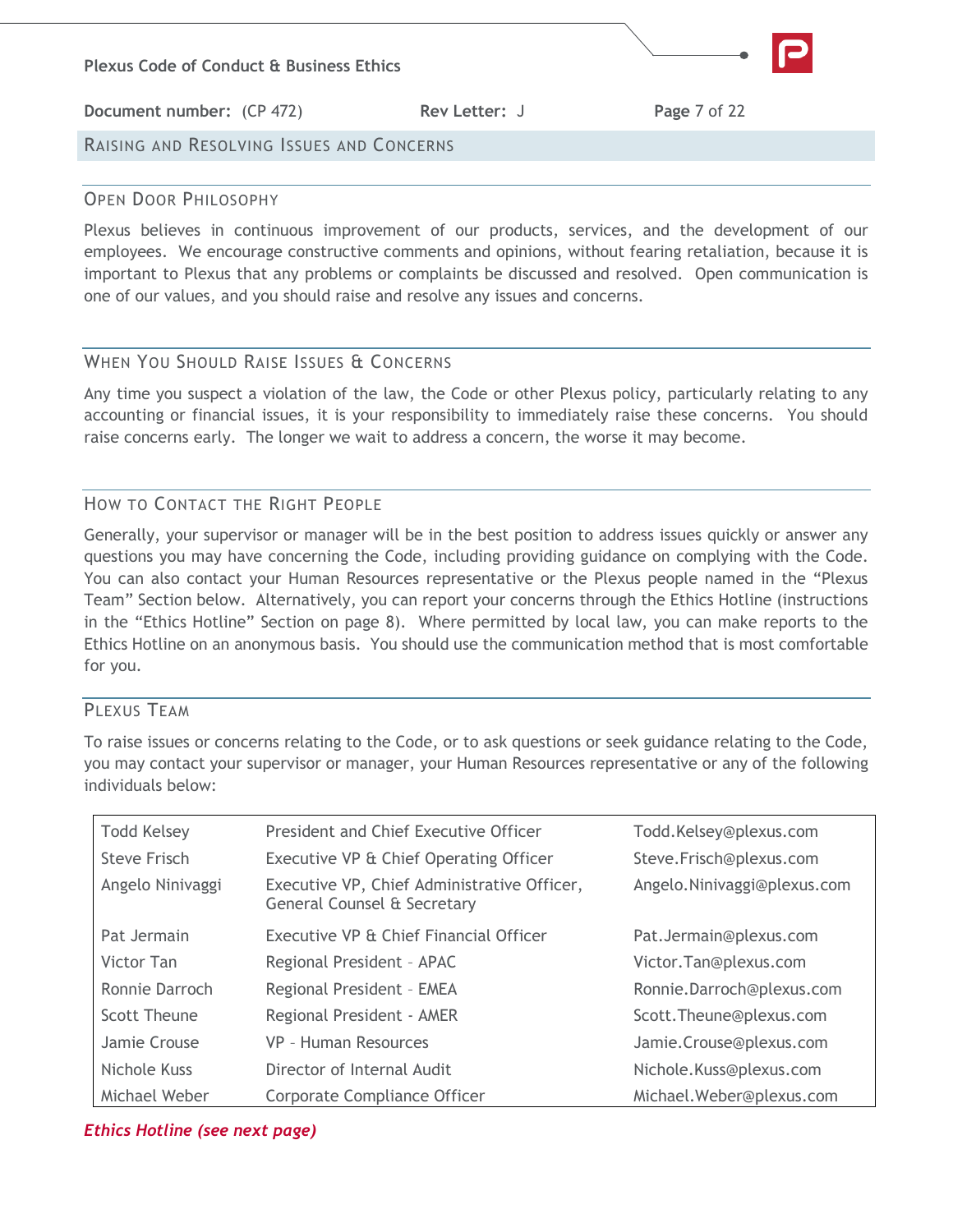#### **Plexus Code of Conduct & Business Ethics**

**Document number:** (CP 472) **Rev Letter:** J **Page** 8 of 22

## ETHICS HOTLINE

You may raise issues and concerns via the Plexus Ethics Hotline.

#### **For Telephone Reporting (Toll-Free):**

| China (South)        | 10 811 (after prompt, dial 888 873 3711)                                                       |  |
|----------------------|------------------------------------------------------------------------------------------------|--|
| China (North)        | 108 888 (after prompt, dial 888 873 3711)                                                      |  |
| China (all regions)  | 4008801483 (after prompt, dial 888 873 3711) **<br>**Local and national telephone rates apply. |  |
| Germany              | 0 800 225 5288 (after prompt, dial 888 873 3711)                                               |  |
| Malaysia             | 1 800 80 0011 (after prompt, dial 888 873 3711)                                                |  |
| Mexico               | 01 800 288 2872 (after prompt, dial 888 873 3711)                                              |  |
| Romania              | 0808 03 4288 (after prompt, dial 888 873 3711)                                                 |  |
| United Kingdom       | 0 800 89 0011 (after prompt, dial 888 873 3711)                                                |  |
| <b>United States</b> | 18888733711                                                                                    |  |

#### **For Web Reporting:**

In the U.S.: [www.reportlineweb.com/plexus](http://www.reportlineweb.com/plexus)

Outside the U.S.:<https://iwf.tnwgrc.com/plexus>

#### **PO Box:**

<span id="page-8-0"></span>You can also mail your concerns to: Director of Internal Audit, PO Box 304, Neenah, WI 54957-0304.

### REPERCUSSIONS OF REPORTING

Plexus treats all reports seriously and fairly, and the Company will promptly investigate all reports. We will conduct all investigations discretely and make every effort to maintain, within the limits allowed by law, the confidentiality of anyone requesting anonymity. Employees are encouraged to cooperate fully with any investigation and respond truthfully and completely to any inquiries made. All employees will be treated with dignity and respect and no employee will be subject to any retaliation or threats for reporting concerns in good faith. Employees who believe they have experienced retaliation for reporting concerns should contact their Human Resources Representative or Plexus's General Counsel. Withholding information, knowingly providing false information or retaliation against an employee for reporting a violation will result in disciplinary action.

#### <span id="page-8-1"></span>REPERCUSSIONS OF VIOLATIONS

Violations of the Code or the Plexus policies forming the basis for the Code may result in disciplinary action, up to and including termination. Any illegal acts will be reported to the appropriate authorities and may be cause for immediate termination. Plexus is committed to taking any actions necessary to correct such violations and prevent their recurrence. Employees are required to cooperate in any internal reviews or investigations relating to actual or suspected violations of the Code, Plexus policies or legal requirements.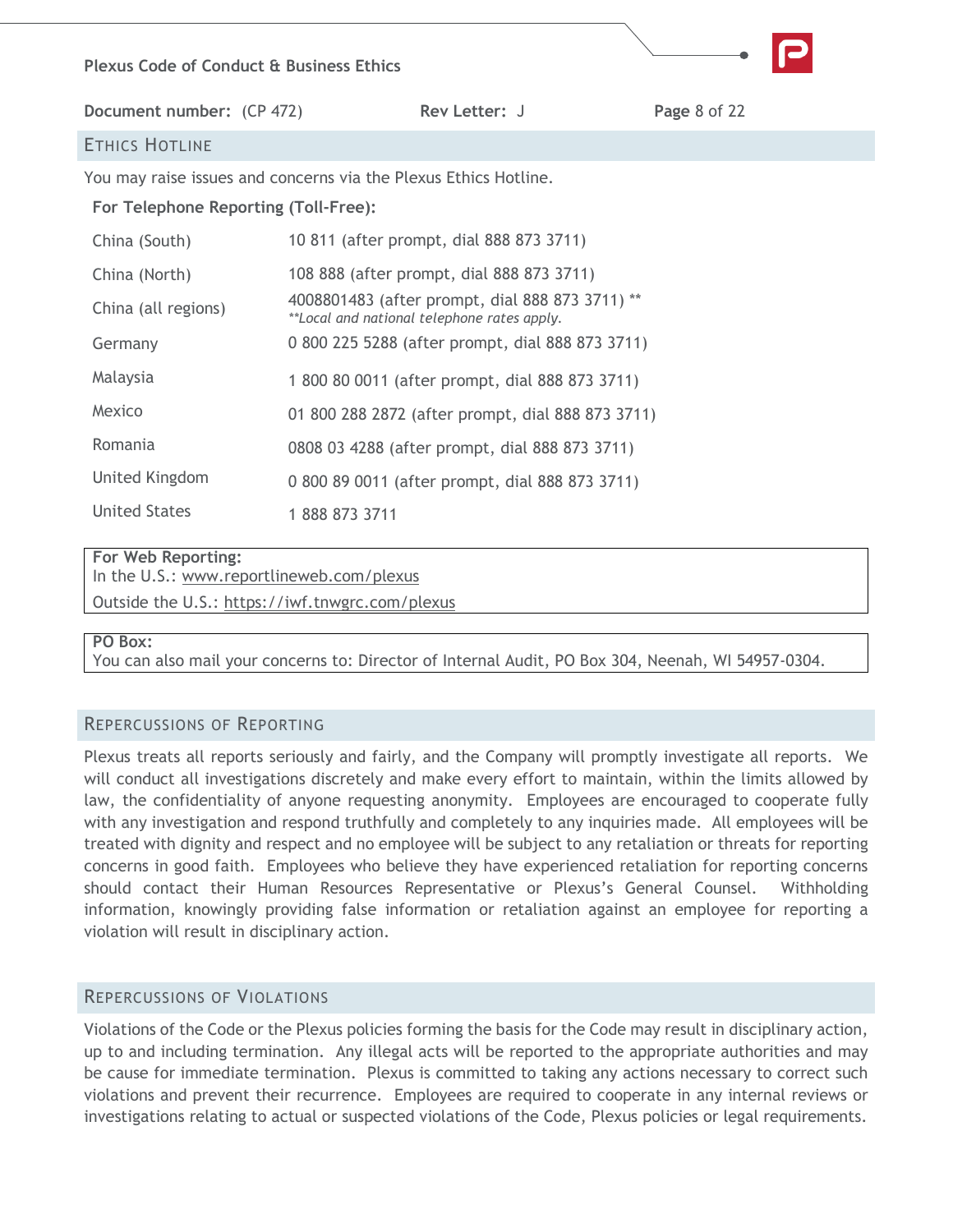

**Document number:** (CP 472) **Rev Letter:** J **Page** 9 of 22

# <span id="page-9-0"></span>PERSONAL INTEGRITY AND CONFLICTS OF INTEREST

Plexus' reputation in the community is determined by the work we do and by the employees who represent us. All employees must maintain the highest degree of personal conduct, integrity and honesty when engaged in activities representing Plexus, not only while performing their jobs but also while out in the community. The employee responsibilities described below are important to our success and must be a commitment shared by everyone.

## <span id="page-9-1"></span>PERSONAL CONDUCT

Employees are expected to conduct themselves in an appropriate and ethical manner at all times. Employees shall refrain from:

- Creating destructive conflict with co-workers, supervisors, visitors or others;
- Engaging in vulgar, abusive, or harassing language or conduct toward others;
- Engaging in indecent or inappropriate behavior;
- Treating anyone in a discourteous, inattentive or unprofessional manner;
- Using intimidation tactics or making threats; or
- Becoming involved in a situation that could be embarrassing to you or Plexus.

## <span id="page-9-2"></span>HONESTY

We expect our employees to tell the truth. No employee should make a false or misleading statement (written or oral) regarding any matter to any government official, Company official, other Plexus employees or any representative or employee of companies with which we do business.

## <span id="page-9-3"></span>FIDUCIARY RESPONSIBILITY

Your position at Plexus may place you in a position of special trust and confidence with respect to our systems and information, and the systems and information of our customers, suppliers and other business partners. You should never use your access to such systems or information for personal gain or satisfaction apart from your job responsibilities, or otherwise abuse your privileges.

### <span id="page-9-4"></span>PRIVACY

Many countries regulate the collection and use of personal information. Personal information is any information that directly identifies an individual, such as name, address, contact information, government identification number, or similar information. Plexus seeks to handle personal information responsibly and in compliance with applicable privacy laws. Plexus respects the privacy of our employees, former employees and prospective employees and collects and retains personal information only as needed to effectively operate the Company and in compliance with laws. Employees should not collect, access, use, retain or disclose personal information unless required for a legitimate business purpose within the scope of the employee's job duties. Should employees have concerns about the handling of their personal information or the personal information of others, they should email [privacy@plexus.com,](mailto:privacy@plexus.com) local privacy advocate, or escalate your concern according to the guidance on Pages 7 & 8 of this Code.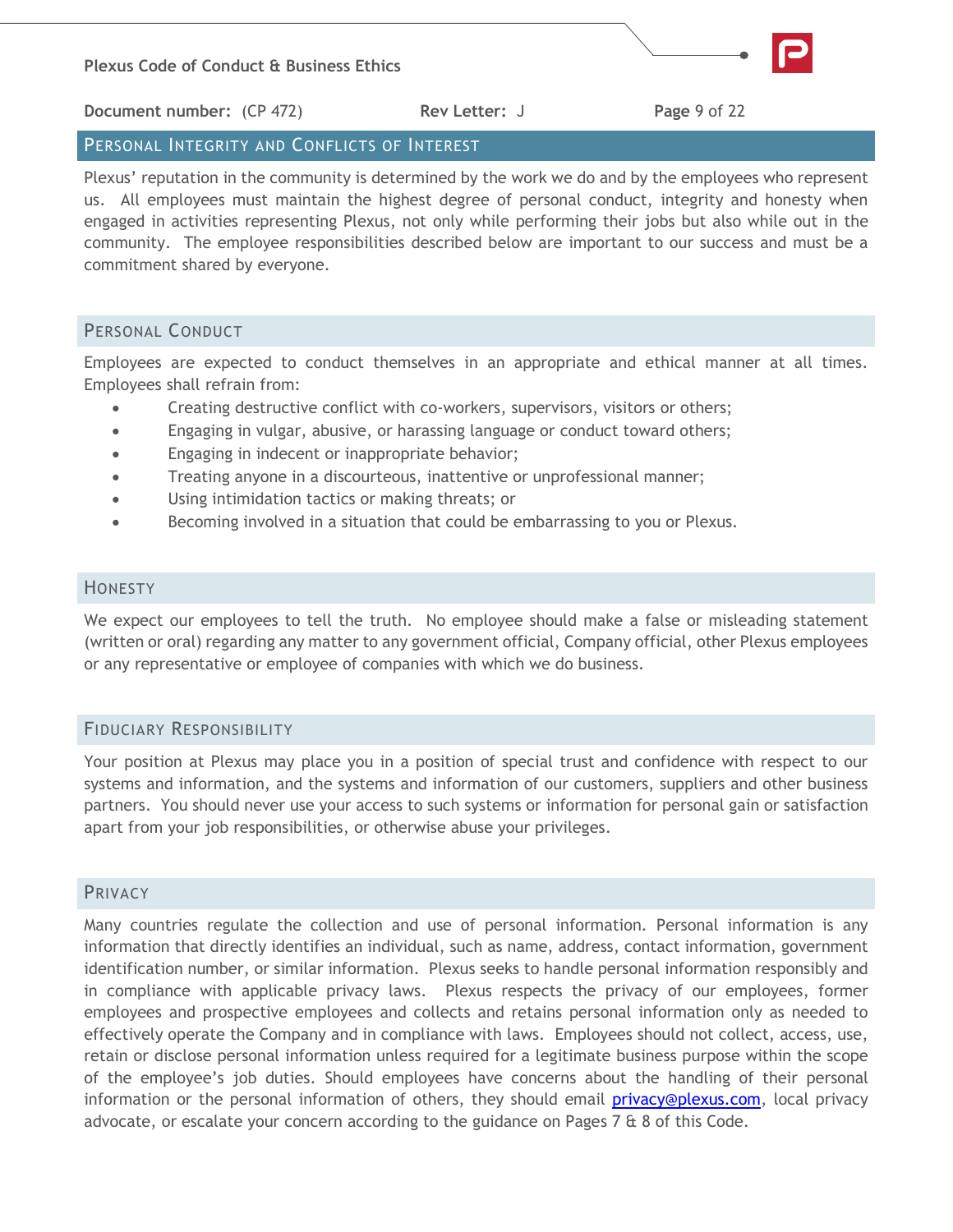

## <span id="page-10-0"></span>CONFLICTS OF INTEREST

The work you do for Plexus must be performed in the best interest of Plexus and its stakeholders. All employees must avoid any activity that conflicts with this interest, or that even appears to conflict with this interest. A conflict occurs when a person or situation compromises your judgment or your ability to conduct business in the best interest of Plexus, or even gives the appearance of compromise or divided loyalty. Conflicts can occur in any business matter including purchase and sale transactions, supplier selection, investment opportunities, and hiring or promoting employees. As such, Plexus does not extend personal loans or other forms of credit to any employee or director of the company.

Without prior approval, employees and directors may not:

- Engage in any activity, including outside employment, which places his or her interests, or the interest of other persons or groups, ahead of the best interests of Plexus;
- Participate in or influence a work decision that may be viewed as providing a personal gain or gain for a person with whom you have a close personal relationship;
- Hold a direct or indirect financial interest in any company or business which is a supplier, customer, or competitor of Plexus, except that employees and members of their immediate family may hold up to 2% of any publicly traded company;
- Engage in other transactions with Plexus for which they receive direct or indirect payment other than their employment compensation; or
- Maintain a direct or indirect reporting relationship with another employee who is a relative or romantic partner without immediately disclosing to Human Resources.

If you believe you have a potential or actual conflict of interest, you must disclose the conflict to your supervisor and obtain written approval from your supervisor, Human Resources or Legal before you proceed.

# **Related Policies** Anticorruption Policy (CP 7143 in DCS) Employment of Relatives & Romantic Partners Policy (CP 13861 in DCS)

### <span id="page-10-1"></span>OTHER EMPLOYMENT AND MEMBERSHIP ON CORPORATE BOARDS

Employees may not pursue a second job or outside business activity (including volunteer service, personal business, board of director service, advisor services, consulting services or industry membership) that creates a conflict of interest with Plexus or that interferes with the job duties they perform for Plexus. Employees are encouraged to serve on the boards of charitable or community organizations. Membership on the board of another company must be pre-approved by the General Counsel.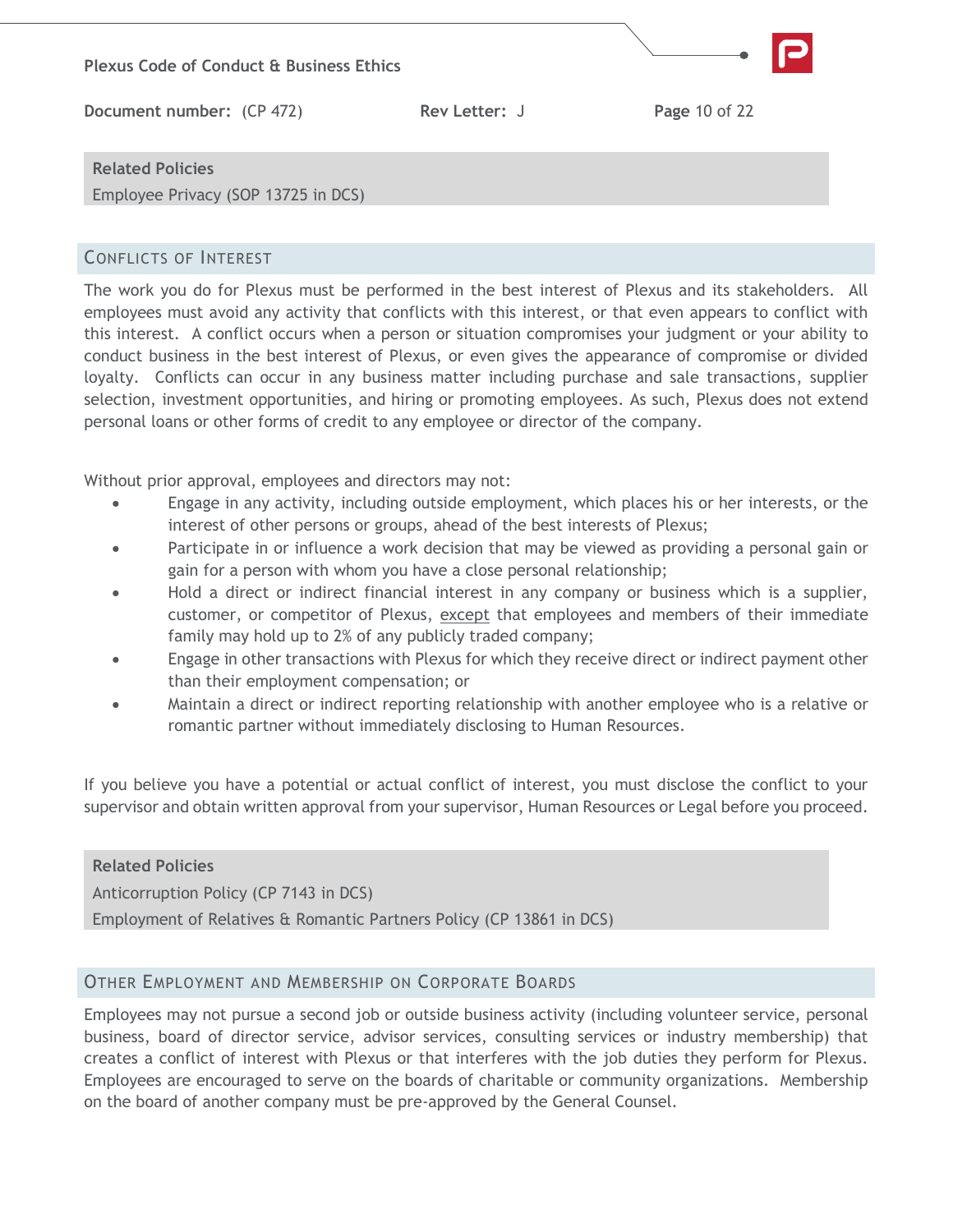

**Document number:** (CP 472) **Rev Letter:** J **Page 11 of 22** 

# <span id="page-11-0"></span>SECURITIES TRADING ON INSIDE INFORMATION

Employees and directors may not trade Plexus securities (including stocks, options, puts, calls and other traded derivative securities), or the securities of a customer or supplier, based on material information that is not known to the general public. Plexus helps employees and directors comply with this policy by creating blackout periods during which certain employees and directors cannot trade Plexus securities.

If you become aware of any material, non-public information relating to Plexus or to any of the companies we work with, you may not:

- Trade Plexus securities or the securities of those companies;
- Disclose this information to anyone else unless explicitly authorized by Plexus; or
- Tell someone else to trade Plexus securities or the securities of those companies on your behalf or on their own behalf.

Executive officers, directors and certain other employees are subject to additional rules and reporting requirements as described in Plexus' Insider Trading Policy.

## **Related Policies**

<span id="page-11-1"></span>Insider Trading Policy (CP 9448)

# OUR WORK ENVIRONMENT

### <span id="page-11-2"></span>OPEN COMMUNICATION AND FAIR TREATMENT

Plexus strives to treat all of its employees fairly and with respect as well as provide an atmosphere of open communication and teamwork. We encourage constructive comments and opinions, without fear of retaliation, because it is important to Plexus that any problems or complaints be discussed and resolved. While we encourage you to talk with your immediate supervisor, all levels of management and Human Resources are available to discuss your concerns. Plexus believes open communication with management is the best way to resolve workplace issues.

Plexus complies with all applicable employment laws and regulations, including all laws regarding wages, overtime hours, time off and benefits.

Plexus will never use forced, indentured or involuntary labor in any of our operations. Plexus supports the U.S. federal government's zero tolerance policy regarding trafficking in persons, the U.K.'s Modern Slavery Act, and other such laws established to prevent abuse of labor. We do not employ child or forced labor, even if allowed by local laws.

**Related Policies** Human Rights Policy (CP 14000 in DCS)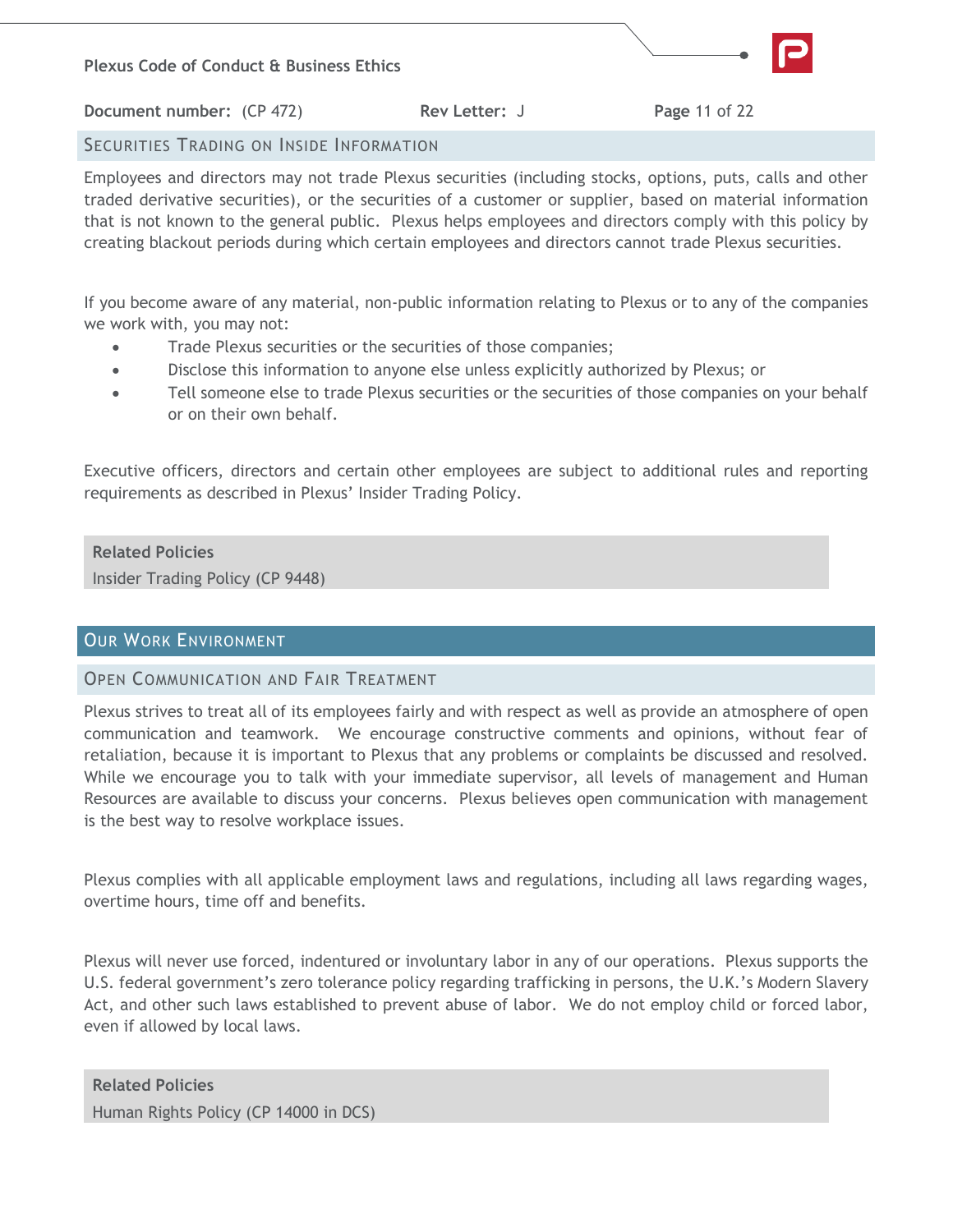

## <span id="page-12-0"></span>DIVERSITY AND INCLUSION

Our people create our best Plexus. Ingrained in our culture of inclusion is the philosophy that each individual offers diverse perspectives, backgrounds and experiences that create great outcomes when we are united as a team. We respect our people and embrace our differences. We welcome everyone and value the ideas generated by our collective uniqueness. We aspire that all of our people reach their full potential.

We define diversity in the broadest sense, including diversity in race, ethnicity, gender, sexual orientation, geographical background, cultures, interests, age, experiences, belief systems and life challenges. We appreciate our uniqueness and each of our differences, and understand how important this is to our success, including the unique skills and behaviors that will help us collaborate and build strong relationships. All employees should feel appreciated for their uniqueness and therefore comfortable sharing their ideas and other aspects of their true and authentic selves.

### <span id="page-12-1"></span>ANTI-DISCRIMINATION AND HARASSMENT-FREE WORKPLACE

Consistent with our commitment to diversity and an inclusive culture, we are committed to providing and maintaining a professional work environment free of harassment and discrimination, including but not limited to sexual harassment. Moreover, we are an equal opportunity employer and recruit, hire, develop, promote, discipline and provide other conditions of employment based on Plexus' needs and without regard to race, gender, age, religion, background, or the like. We protect our culture through a commitment and expectation that no person, whether employed by Plexus or those with whom we partner, will be subject to discrimination and we passionately oppose, and will actively work in opposition to, any acts, notions and communications that foster sentiments of discrimination.

#### **Related Policies**

Prohibition of Harassment, Discrimination and Retaliation Policy (CP 13860 in DCS)

### <span id="page-12-2"></span>VIOLENCE AND THREATS

Plexus places significant importance on the safety and security of our employees, customers, suppliers and visitors and does not tolerate any aggressive, violent, intimidating or threatening behavior in the workplace or while representing Plexus. Any observed conduct violating this policy should be reported to leadership or security personnel immediately.

### <span id="page-12-3"></span>ALCOHOL AND DRUGS

<span id="page-12-4"></span>No employee may represent Plexus while under the influence of alcohol or illegal drugs that impair his or her ability to perform his or her job safely, effectively or professionally. Plexus permits limited and responsible consumption of alcohol at Plexus-sponsored or other business-related events where service of alcohol is approved, provided such consumption is not excessive and does not impair the employee's ability to comply with this policy or local laws. Similarly, no employee may possess illegal drugs while working for or representing Plexus.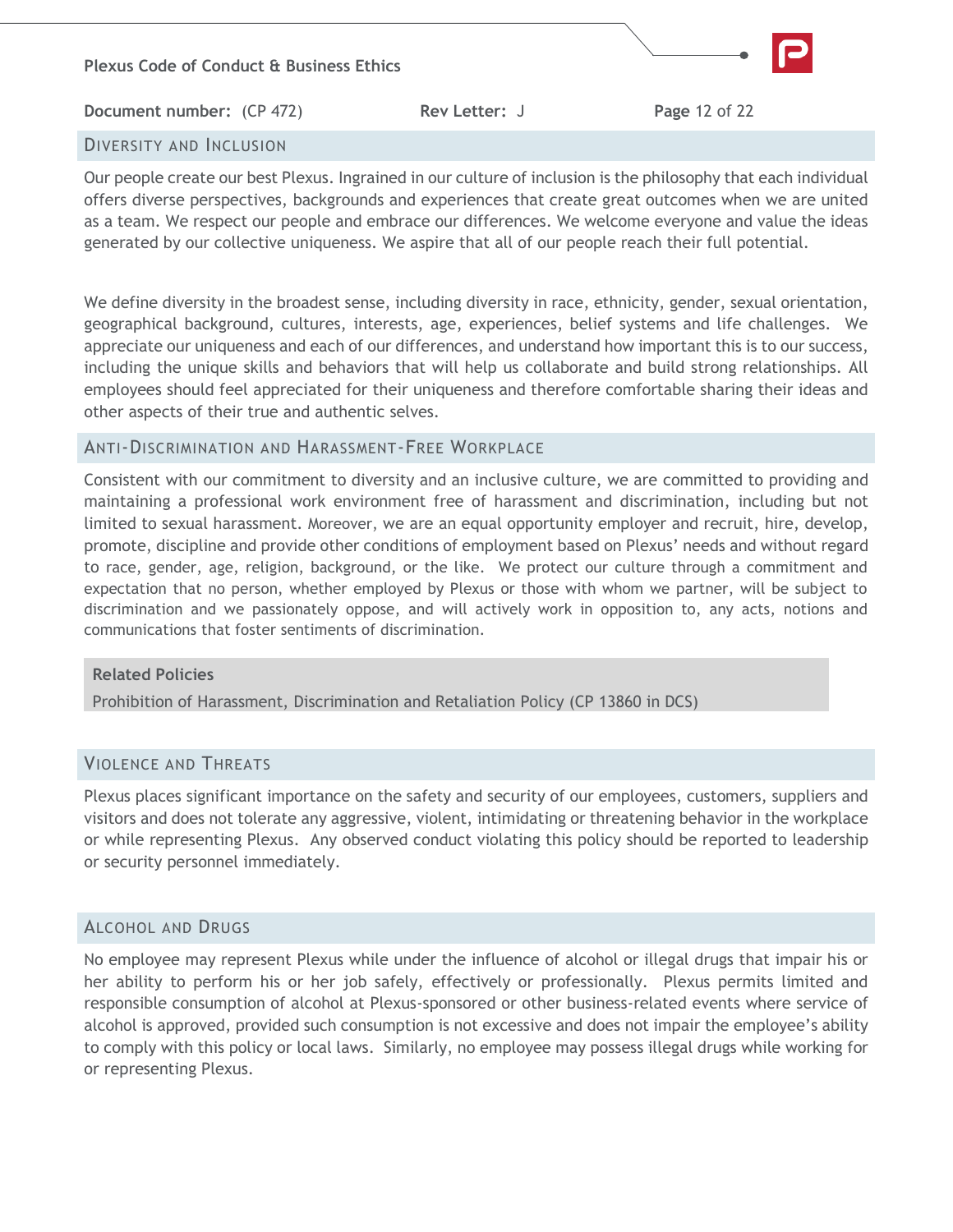## HEALTH AND SAFETY

Our commitment is to provide a workplace that is the safest place our employees can be outside of their own home. Plexus is committed to providing a safe and healthy workplace, as well as complying with all applicable regulations. As such, we rely on our employees, suppliers and visitors to support these efforts. All employees have a right and a duty to work safely and to notify leaders of any unsafe acts, conditions and accidents. Plexus takes efforts to identify and assess hazards and works to eliminate or reduce workplace safety risks through engineering and administrative controls. Regular review of the management system used to govern these controls provides the ongoing opportunity to effectively manage company health and safety risk and help keep our employees and visitors safe.

Plexus employees are responsible for:

- Ensuring contractors and visitors are familiar with and follow applicable health and safety procedures;
- Only conducting work they are trained, competent and medically able to perform;
- Complying with health and safety procedures that are relevant to their work.

Plexus leaders of people are responsible for:

- Monitoring the overall health and safety conditions at their location;
- Ensuring all incidents and accidents are investigated and corrective actions communicated;
- Maintaining two-way communication in order to understand employees' concerns/input.

### <span id="page-13-0"></span>ACCOUNTING PRACTICES AND COMPANY RECORDS

### <span id="page-13-1"></span>FINANCIAL INTEGRITY

Financial integrity is critical to maintaining the trust and support of Plexus' employees, customers, suppliers and investors. Plexus strives for accurate reporting of all transactions in compliance with the generally accepted accounting principles (GAAP). Plexus aims to provide full, fair, accurate, timely and understandable disclosures in its filings with the Securities and Exchange Commission, as well as in other public communications made by the Company. No officer, director, or employee shall cause, allow or conceal any financial or other irregularity. No undisclosed or unrecorded fund, liability, or asset of the Company shall be established for any purpose. All Company payments will be entered into the books and records of the Company and no payment shall be disguised by false or misleading entries. No payment shall be made with the intent or understanding that any portion is to be used other than as described in supporting documents.

### **Related Policies**

Plexus Financial Policy – Record Retention (Global Finance SharePoint site)

### <span id="page-13-2"></span>SUPPORTING AUDITS

It is against Company policy to fraudulently influence, mislead or otherwise misstate information to internal or outside auditors. All employees are expected to fully cooperate with those personnel in the Company who prepare the Company's financial information and disclosures, with our auditors, and with any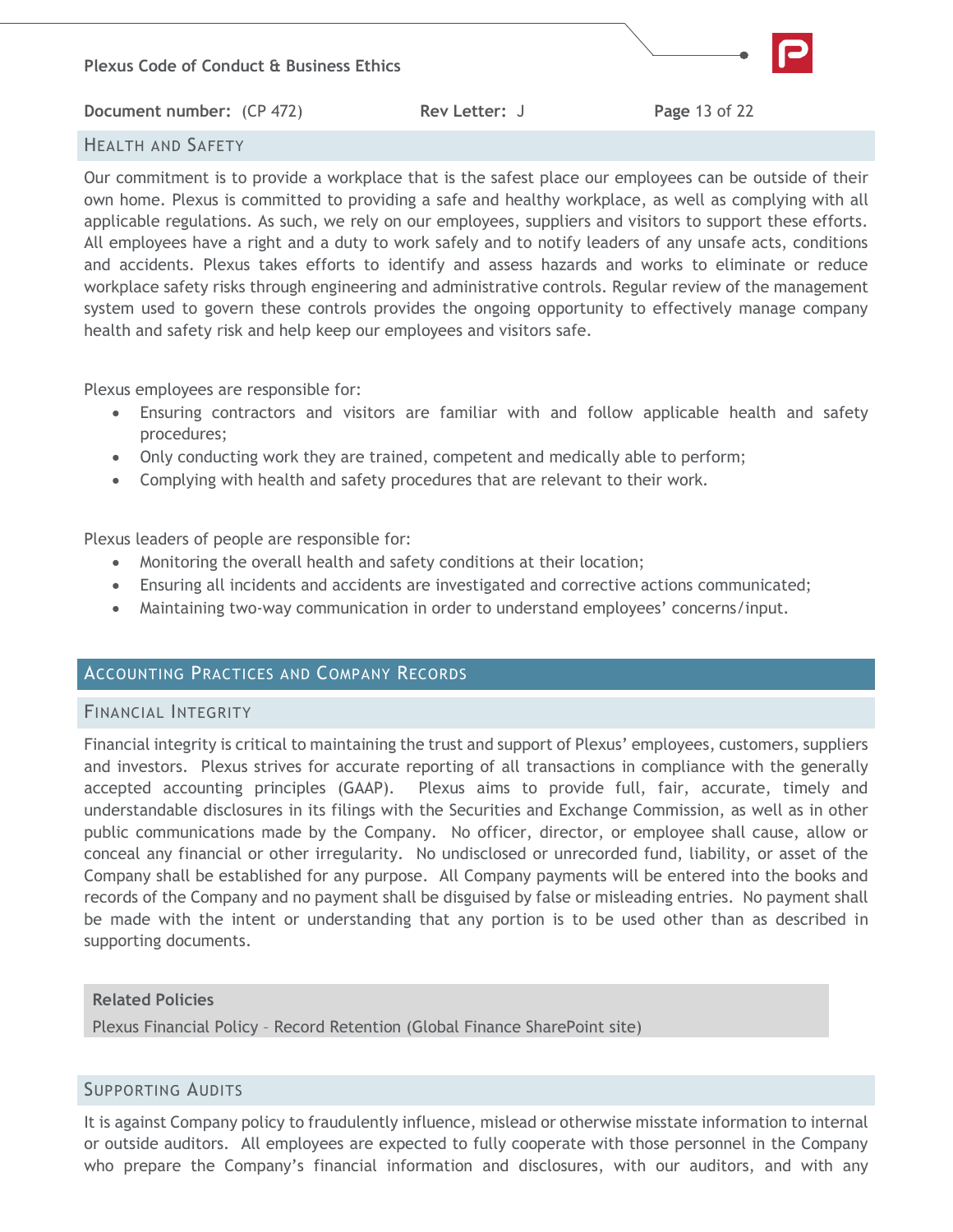

#### <span id="page-14-0"></span>NO SIDE AGREEMENTS

Plexus contracts must reflect the totality of the agreement and include all terms and conditions agreed to by Plexus and the other party signing the contract. No undocumented or secret side agreements are permitted.

#### <span id="page-14-1"></span>DATA RETENTION

Plexus employees shall maintain all documents, e-mails, electronic files, books and records related to Plexus' business as required by law and in accordance with record retention policies established by the Company.

If the Company is involved in litigation or other legal matters, you may receive written instructions from Legal to retain documents, e-mails, electronic files, books and records beyond the normal retention period. Employees must follow any such instructions from Legal.

**Related Policies** Control of Records (SOP 9 in DCS) IT Data Retention (SOP 13245 in DCS) Email Retention (DCS 13603 in DCS)

### <span id="page-14-2"></span>USE OF COMPANY ASSETS & PROTECTION OF INFORMATION

As a Plexus employee, you will have access to and use of a variety of Company-owned assets, including but not limited to your workstation, your computer, and proprietary information. We expect you to treat these assets with care and protect them as you would your own.

#### <span id="page-14-3"></span>CONFIDENTIAL INFORMATION

As part of your job at Plexus, you may be provided access to confidential information. This information may involve technologies, processes, designs, data or other confidential information about Plexus or our customers or suppliers. In some cases, the existence of our relationship with a customer or supplier may be confidential. By signing a confidentiality agreement at the beginning of your employment with Plexus, you are legally required to keep this information confidential during and after your employment with the company. Disclosure of this information outside Plexus could result in harm to Plexus, our customers, our suppliers or our investors, and could violate the terms of your confidentiality agreement; therefore all employees and former employees must keep this information confidential.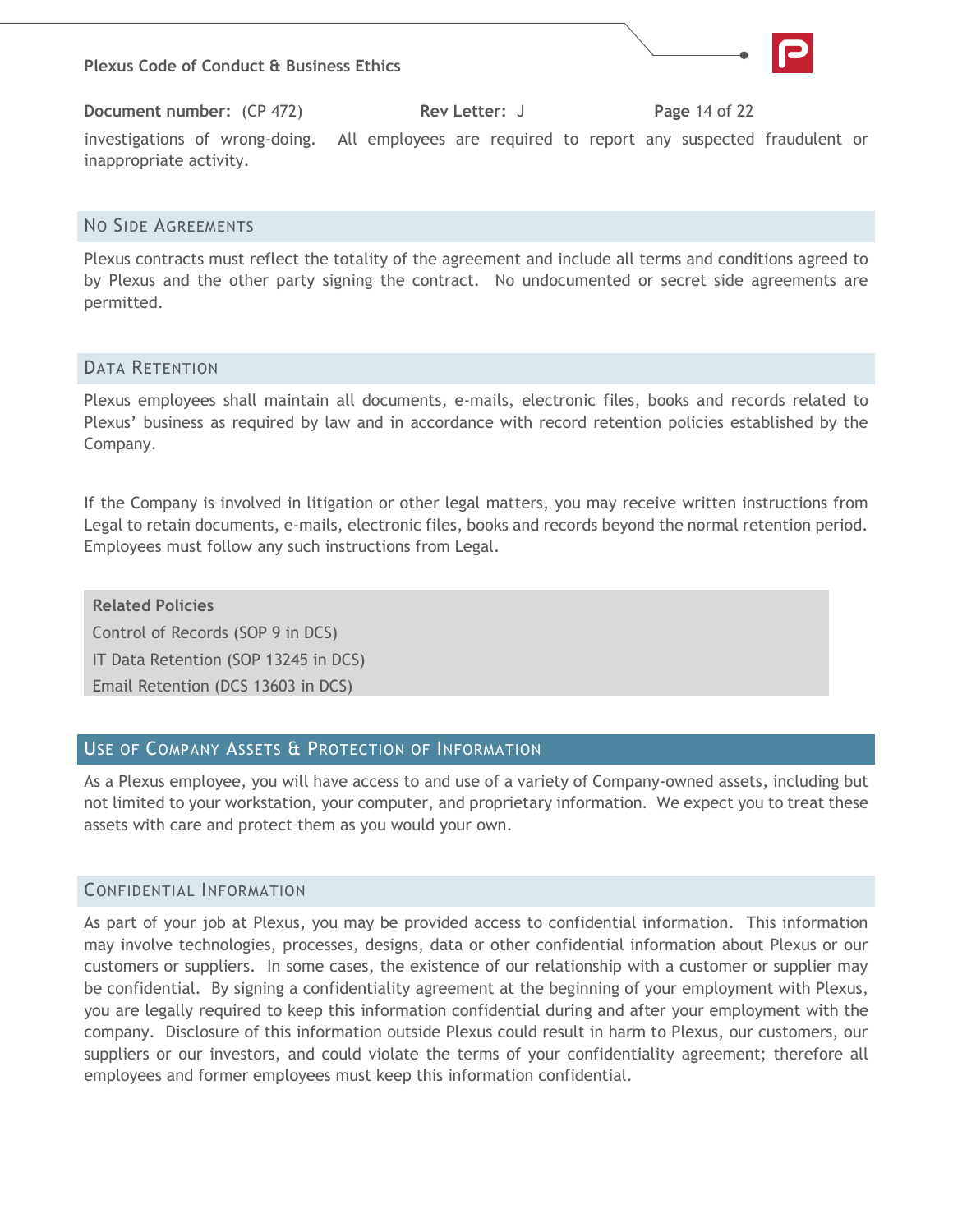#### **Plexus Code of Conduct & Business Ethics**



**Document number:** (CP 472) **Rev Letter:** J **Page** 15 of 22

Each individual with access to confidential information has a duty to:

- Respect and protect confidential information;
- Refrain from using this information for personal gain; and
- Refrain from disclosing this information to those outside the Company or other employees who do not need to know this information.

Discussions with third parties, such as customers and suppliers, often involve exchanging information that is confidential in nature. Before engaging in business discussions with any third party, you should confirm that Plexus and the other party to the discussions have signed an appropriate non-disclosure agreement.

Keep the following rules in mind when handling confidential information:

| DO.                                                                           | DO NOT                                                           |
|-------------------------------------------------------------------------------|------------------------------------------------------------------|
| $\checkmark$ Share confidential information<br>with other employees only on a | <b>*</b> Share confidential inform<br>with friends, family or fo |

 $\checkmark$  Ensure that all third parties have signed an approved nondisclosure agreement and have a need-to-know the confidential information.

need-to-know basis.

 $\checkmark$  Mark, label or designate information as confidential at the time of disclosure.

- nation ormer colleagues or employees.
- Share confidential information with employees or third parties unless they have a need to access the information to assist Plexus.
- Discuss or view confidential information in public places where people who should not have access to the information are present.

# <span id="page-15-0"></span>SOCIAL MEDIA

Employees using social media sites (such as Facebook and LinkedIn) must act responsibly with respect to confidential information. When posting to social media sites, you must never post material non-public information (as defined in the Plexus Insider Trading Policy) and must not violate any confidentiality or nondisclosure agreement(s) you have signed as a Plexus employee. Additionally, employees shall not represent Plexus or give the appearance of speaking on Plexus's behalf in posts to social media and/or news blogs without first receiving prior approval from the VP of Communications and Investor Relations.

### <span id="page-15-1"></span>INTELLECTUAL PROPERTY

The protection of Plexus' intellectual property, including trademarks, patents, copyrights and trade secrets, is vital to the success of our business. All inventions, including any processes, techniques or improvements you create during the course of your employment with Plexus, remain the property of Plexus. All employees are responsible for protecting Plexus' proprietary information and intellectual property, just like any other Company asset.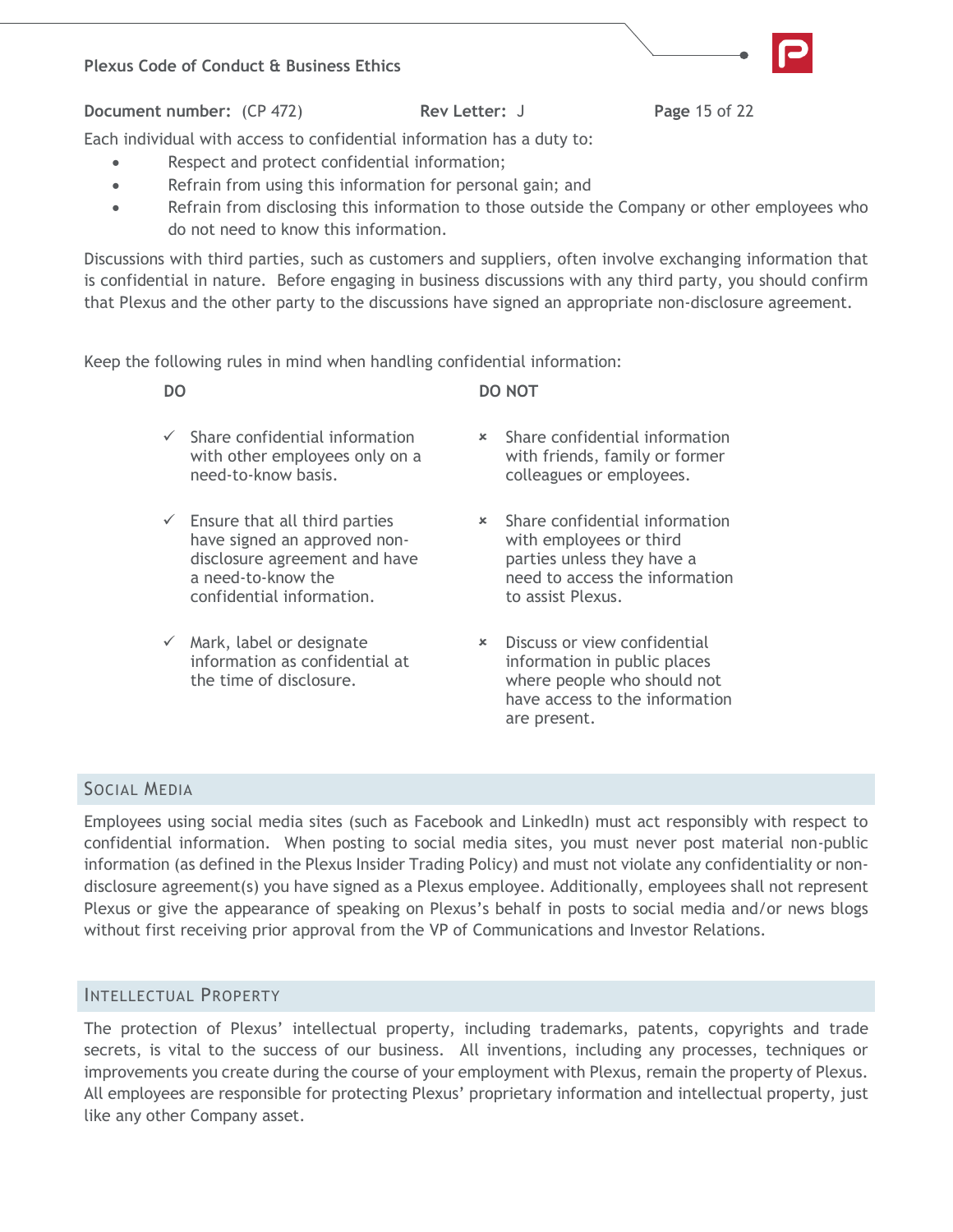#### **Plexus Code of Conduct & Business Ethics**



**Document number:** (CP 472) **Rev Letter:** J **Page** 16 of 22

We also respect the proprietary rights of others by complying with all applicable laws and agreements that protect the intellectual property rights of others, including all vendors, competitors, suppliers or customers. Unless Plexus has obtained the owner's specific prior consent, Plexus employees may not copy, distribute, display or otherwise use intellectual property not owned or licensed by Plexus.

## <span id="page-16-0"></span>INFORMATION AND TECHNOLOGY RESOURCES

Employees are provided access to, and use of, certain Plexus electronic resources (which may include phones and smart phones, tablets, voicemail, faxes, computers, email, the Company's enterprise data and systems, the Internet, etc.) to help them more productively do their jobs. In addition, regional policies may permit employees to use their personal mobile devices to access the Company's enterprise data and systems. All Plexus employees are expected to use these electronic resources appropriately. Where permitted, occasional personal use should be kept to a minimum and must be appropriate at all times. Inappropriate uses include: distributing material for third-parties; soliciting (including any commercial, political or charitable solicitation); disclosing confidential information without authorization; hacking; pirating software; uses or communications that are discriminatory, harassing, pornographic, sexually explicit or otherwise offensive; any use that could reflect negatively on Plexus, or any activities which attempt to circumvent Plexus security policies or technology.

All employees are assigned individual network passwords and are prohibited from sharing those passwords with anyone other than Plexus information technology administrators designated under Plexus policies as having access to company passwords. When using Plexus information technology resources, you may be required to provide an electronic signature to verify that you have reviewed, approved and/or acknowledged documentation or data. Your electronic signature is equivalent to a handwritten signature in the sense that individuals are accountable and responsible for actions executed as a result of their handwritten or electronic signature.

To the extent permitted by applicable law:

- Plexus has the right to monitor each employee's use of electronic resources, even when that use is for personal reasons or is a personal mobile device accessing the Company's enterprise data and systems.
- Plexus employees should have no expectation that their messages, documents or other uses of Plexus' electronic resources are considered private.
- Plexus retains the right to gain access to any information received by, transmitted by, or stored in any such electronic resources. Please report misuse of Plexus' electronic resources.

### **Related Policies**

<span id="page-16-1"></span>Plexus Electronic Resources Use Policy on the bottom of the CONNECT homepage.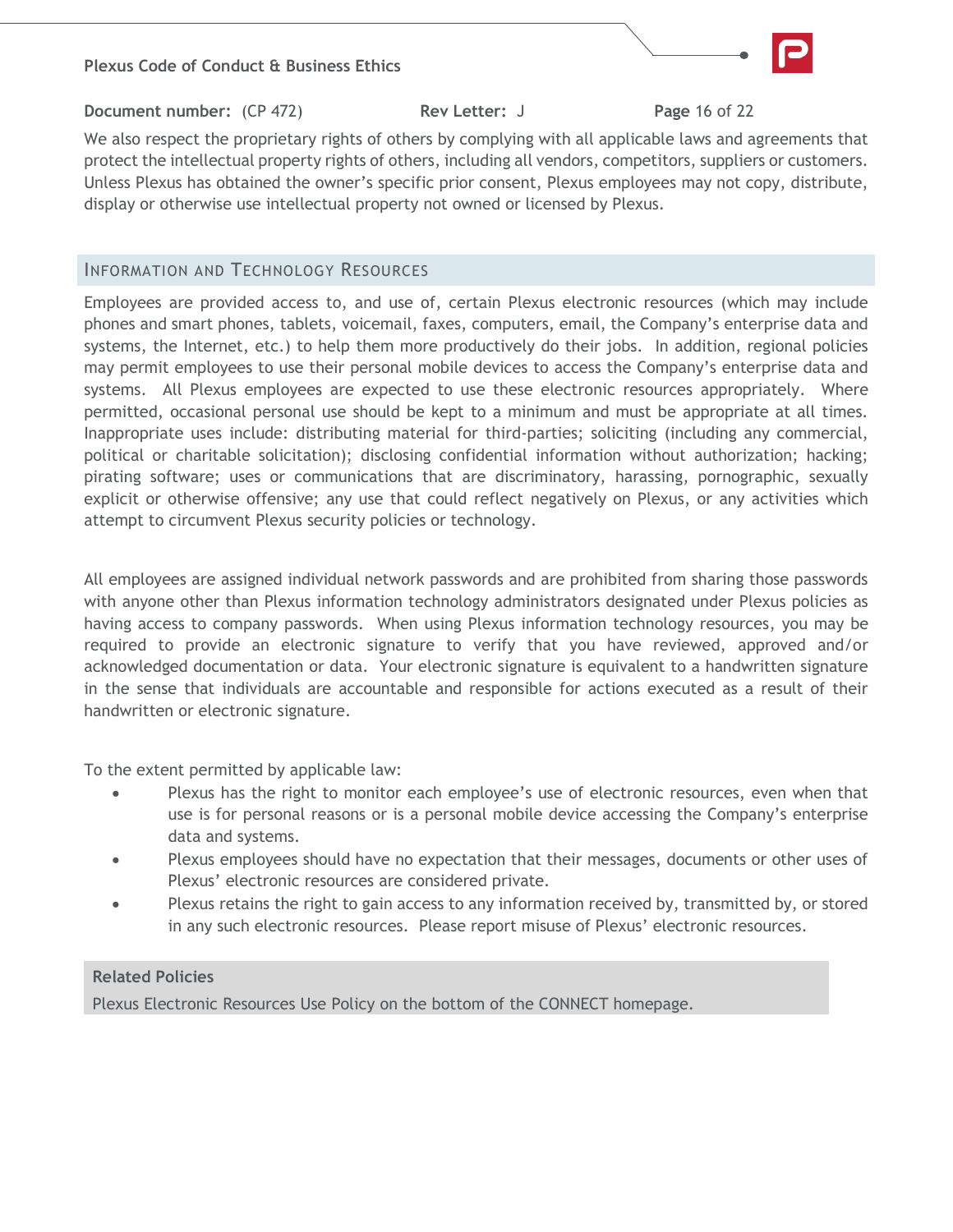

## TRAVEL AND ENTERTAINMENT

It is Company policy to reimburse employees for reasonable and authorized expenses incurred on Company business in accordance with the applicable travel and expense reimbursement policy. All business travel by Plexus employees must further the interests of Plexus to be eligible for reimbursement. We expect all employees to use their best judgment when using an expense account or incurring travel and entertainment costs and to keep those expenses limited.

### **Related Policies**

Travel & Expense Reimbursement Policy on the Travel Portal page on CONNECT.

### <span id="page-17-0"></span>THEFT AND FRAUD

When an employee commits theft or fraud against the Company, everyone associated with Plexus is affected. Fraud is when someone is intentionally deceitful or dishonest in a manner that could result in a gain, profit or advantage for that person or damage to the Company. Plexus does not tolerate any kind of fraud and will investigate and prosecute violators when appropriate.

Theft, misuse, or abuse of any Company assets will not be tolerated. We trust our employees to use Company assets to do their jobs productively. Any theft or other abuse of this trust will be immediately investigated and appropriate corrective action will be taken, including termination of employment and the notification of law enforcement.

### <span id="page-17-1"></span>POLITICAL CONTRIBUTIONS AND ACTIVITIES

Plexus does not engage in lobbying activities and corporate political contributions of any kind are forbidden. Plexus will not reimburse or otherwise compensate employees for personal contributions to political causes. In addition, Employees shall not use Plexus resources to personally support candidates or campaigns.

The Company does not seek to inhibit employees' rights to participate in the political process. Employees may voluntarily pursue personal political activities on their own time and with their own resources.

# <span id="page-17-2"></span>CHARITABLE CONTRIBUTIONS

We encourage Plexus employees to be active and engaged in their local communities. All requests for contributions from Plexus must be approved by the Plexus Corp. Charitable Foundation. If you receive any request for charitable contributions by Plexus, please forward them to the General Counsel's Administrative Assistant.

### **Related Policies**

Plexus Corp Charitable Foundation Guidelines for Giving on the Social Responsibility intranet page.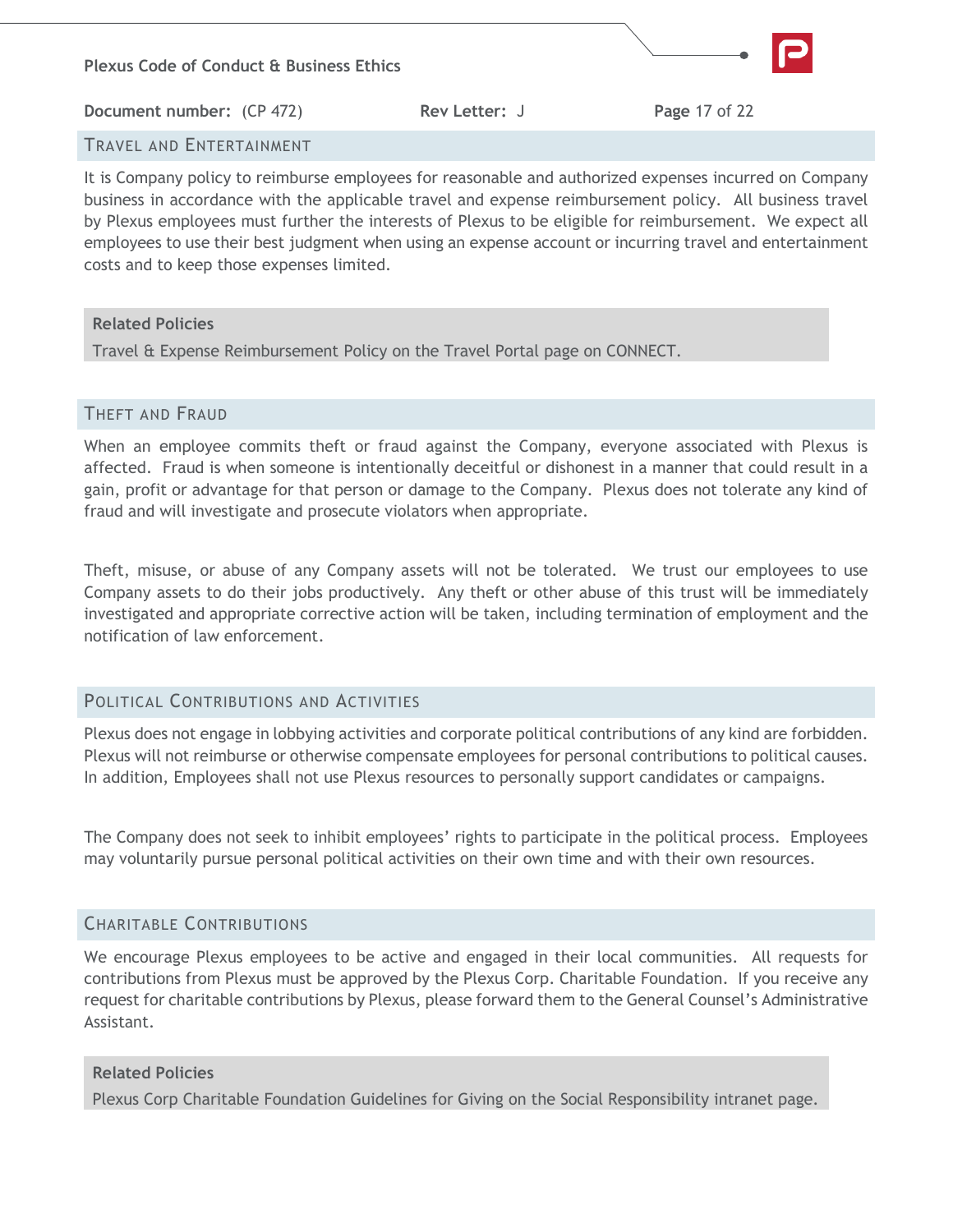

**Document number:** (CP 472) **Rev Letter:** J **Page** 18 of 22

## <span id="page-18-0"></span>OUR CONDUCT WITH CUSTOMERS, SUPPLIERS AND OFFICIALS

We all work hard to gain the trust and confidence of Plexus customers and suppliers and to maintain and nurture good relationships.

#### <span id="page-18-1"></span>GIFTS AND ENTERTAINMENT

Our relationships with our customers and suppliers are key to Plexus' continued success. We expect to gain and keep these relationships based on the value of our products and people, not based on any type of bribe, gift, incentive or payment. Any Plexus employee offering or accepting a business courtesy must ensure that it is ethical, legal and in compliance with Plexus' policies. Regions and functional groups within Plexus may adopt more restrictive policies and practices on gifts and entertainment than the restrictions described in the Code and the Gifts and Entertainment Policy. Employees must follow any such more restrictive regional or functional group policy or practice where applicable.

Generally, reasonable business entertainment and gifts of nominal value (such as Plexus or supplier clothing or merchandise) are permitted so long as these offers are made in good faith, consistent with usual business practice and cannot be construed as a bribe, kickback or other form of improper payment. For meals and entertainment involving a customer or supplier, representatives of both Plexus and the customer or supplier must be present at the meal or event. More stringent restrictions apply regarding the offering of business courtesies to any government employees, officials, and representatives. For more information on restrictions relating to payment and receipt of gifts and entertainment, including guidance on the acceptable value of gifts, employees should review the Gifts and Entertainment Policy (CP 9515).

As a Plexus employee you should make every effort to acquire goods and services for Plexus on the most favorable terms possible, however, you must not be influenced by gifts or favors of any kind from our suppliers and vendors. Plexus employees are not to accept a payment, reward or other incentive of any kind from any person, company or governmental agency to secure any kind of preferential treatment. Employees may never solicit gifts. Any gifts or other business courtesies received from suppliers must be reported to your supervisor.

The Code cannot anticipate every instance where an employee may be offered a gift or may wish to extend a business courtesy to a third party. If there is any doubt whether the gift would negatively affect your or Plexus' reputation, you should decline the gift or choose not to extend the offer.

If you know or suspect that another Plexus employee is accepting or offering these types of gifts or payments, you should immediately report it.

**Related Policies** Gifts & Entertainment Policy (CP 9515 in DCS)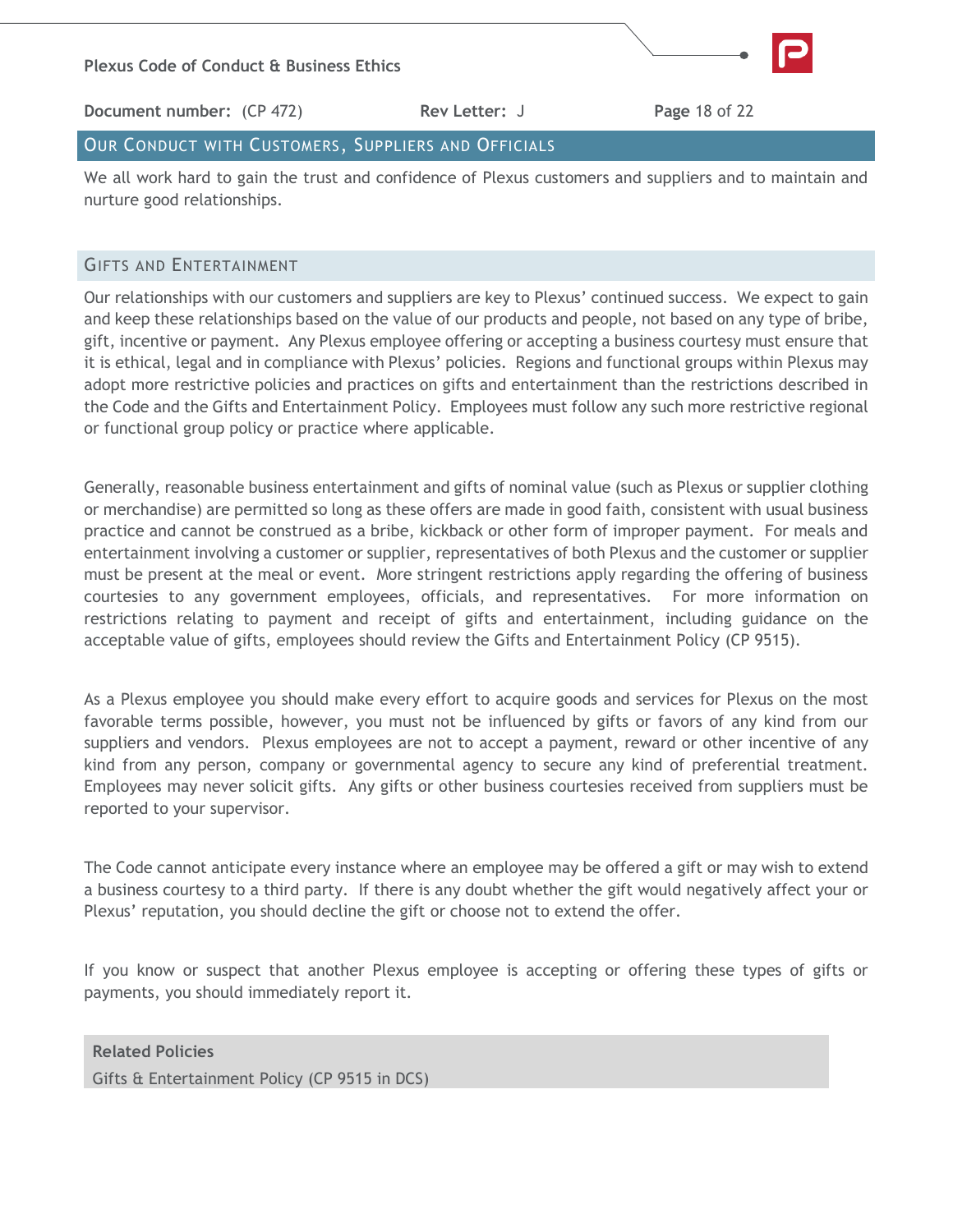

## <span id="page-19-0"></span>ANTI-CORRUPTION

Plexus strictly prohibits the payment or acceptance of any bribe, kickback, facilitation payment or other transaction intended to improperly influence a person's, company's or other entity's judgment or to secure an unfair advantage or benefit. These restrictions apply to all transactions, including transactions with customers, suppliers and government officials. Regardless of local practices, you should never directly or indirectly pay or receive a bribe, kickback, or facilitation payment (whether it is cash or any other item) for any purpose. This includes the payment or receipt of bribes through a third-party representing Plexus.

All employees must comply with the anti-corruption laws in the countries in which we do business, including the U.S. Foreign Corrupt Practices Act and the U.K. Bribery Act. For more information on restrictions relating to bribery, kickbacks, facilitation payments and other forms of improper payments, employees should review the Global Anti-Corruption Policy (CP 7143).

### **Related Policies**

Anti-Corruption Policy (CP 7143 in DCS)

## <span id="page-19-1"></span>SUPPLIER CODE OF CONDUCT

If you are engaging any person or firm to represent Plexus (such as a consultant, agent, sales representative, distributor or contractor), you shall require them to comply with the Plexus Supplier Code of Conduct and applicable laws. Plexus also requires our supply chain partners to comply with the Plexus Supplier Code of Conduct.

<span id="page-19-2"></span>**Related Policies** Supplier Code of Conduct (DCS 11896 in DCS)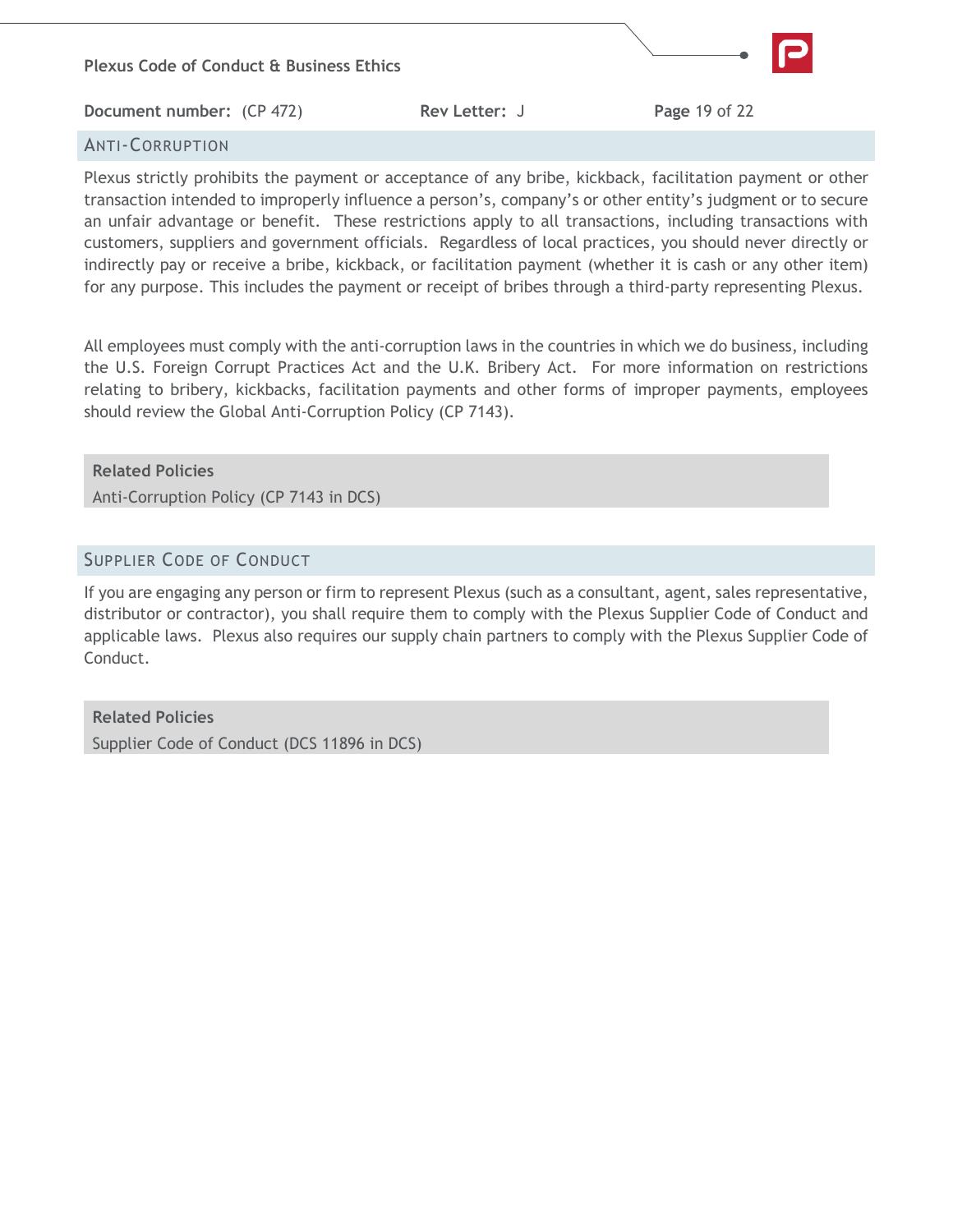

# OUR RELATIONSHIPS WITH OTHERS

<span id="page-20-0"></span>ENVIRONMENTAL SOCIAL AND GOVERNANCE PROGRAM

Plexus' Environmental, Social and Corporate Governance (ESG) program focuses on our responsibility to be an upstanding corporate citizen and act in a responsible manner. Our program contains five pillars that reinforce our commitment to create a better world by being an industry steward, a responsible employer, a community partner, a global citizen and by governing our company in the best interest of our stakeholders. We remain focused on measuring the sustainability and societal impact our company has on the world around us.



**Industry Steward** Anticorruption<br>Supplier Code of Conduct Product Impact on Society Responsible Sourcing Cyber Risk Privacy RBA



**Responsible Employer** Our Values and Leadership Behaviors Our Code of Conduct Diversity & Inclusion **Talent Development** Employment Engagement Employee Health, Safety & Well-Being



**Community Partner** Community Engagement Charitable Giving Volunteerism



**Global Citizen** Human Rights Carbon Emissions Recycling Waste Sustainable Sourcing Conflict Free



**Corporate Governance** Shareholder Rights & Outreach Leadership Compensation Governance Best Practices Culture of Accountability

Employees are encouraged to become actively engaged in and support these efforts. More information on the Company's program and initiatives can be found on Plexus' corporate website:

[www.plexus.com/en-us/corporate-social-responsibility](file://///neen-dsk-010/users24$/michael.weber/Ethics/Code%20of%20Conduct/Feb%202021%20Update%20Tracking/www.plexus.com/en-us/corporate-social-responsibility).

# <span id="page-20-1"></span>FAIR COMPETITION

Plexus conducts all of its business in a fair, honest, ethical and lawful manner. No employee should take unfair advantage of anyone by manipulating or misrepresenting facts. Plexus wins and keeps customers based on the high value proposition of our products and services and our ethical and responsible culture and reputation.

Plexus employees must take special care to be truthful and accurate in all dealings with customers when representing information about our products and services, especially regarding pricing. Employees should be especially careful not to:

- Start or encourage boycotts on specific products or services for reasons arising out of Plexus' business;
- Refuse to deal with certain customers or suppliers for no legitimate reason;
- Require others to buy from us before we buy from them;
- Require customers to take a product or service they do not want, just to get one they do want;
- Disparage others or their products, services or credit; or
- <span id="page-20-2"></span>Act in a manner that may be considered as fixing or rigging competitive bids.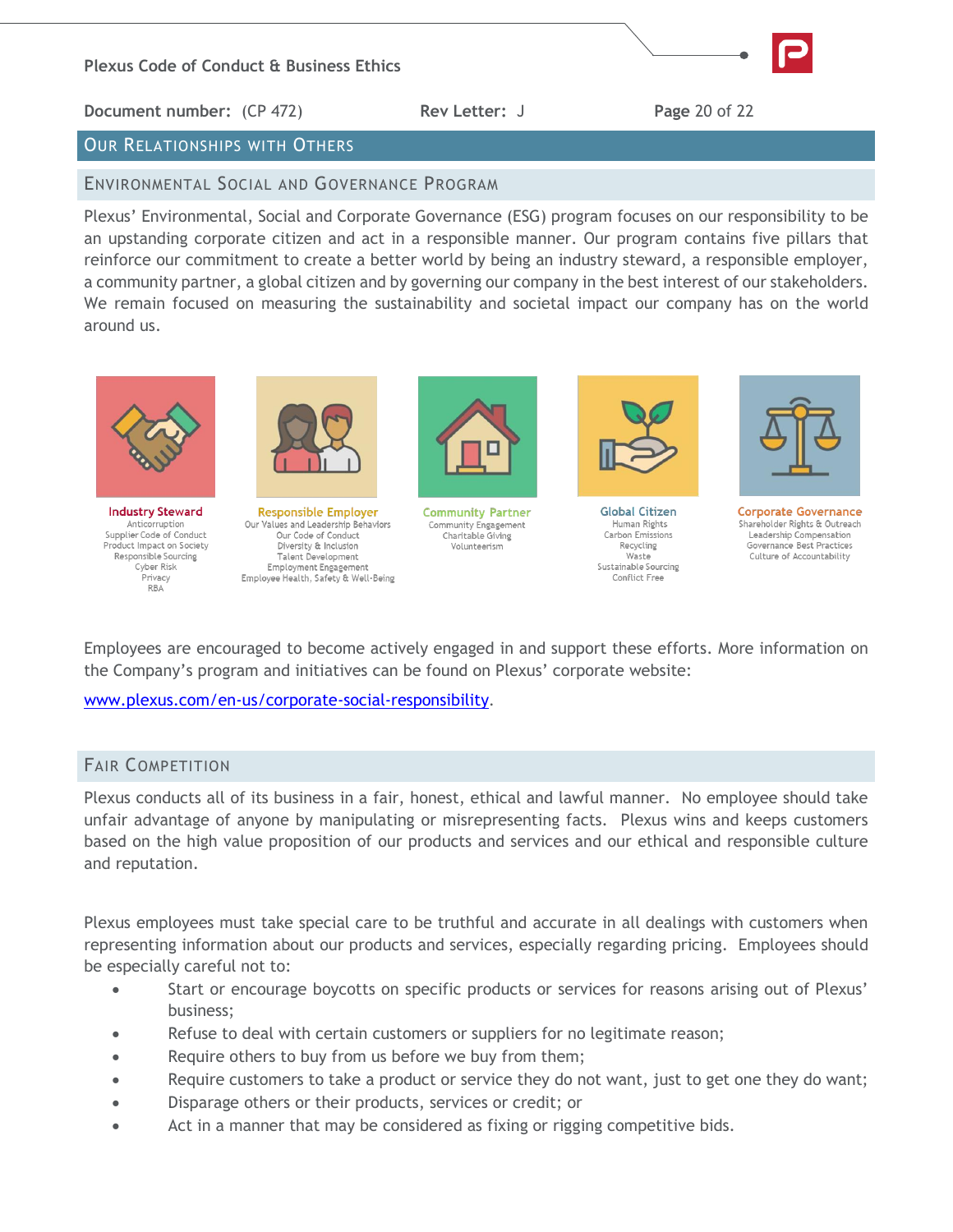#### **COMPETITORS**

Employees of Plexus should not establish direct individual business relationships with employees of Plexus competitors. Employees of Plexus must refrain from proposing or entering into agreements or understandings, formal or informal, as an individual with any competitor regarding any aspect of competition between Plexus and the competitor. Confidentiality requirements must be strictly respected and Plexus employees as individuals should not give or attempt to obtain information concerning prices, terms and conditions of sale, profits, or profit margins, customer activities, business plans or practices, product specifications or similar items to or from those employed by a competitor.

### <span id="page-21-0"></span>CORPORATE COMMUNICATIONS

Only employees specifically designated by the Chief Executive Officer are authorized to communicate to the public, the media, investors, and securities analysts on behalf of the Company. The Company's communications with the public must be accurate and controlled. If you are speaking, writing an article, teaching or performing another similar activity related to your job but not as a part of your regular job duties, you must have that activity pre-approved by the Vice President - Communications and Investor Relations. Consult the Corporate Communications Policy on CONNECT for further guidance.

### <span id="page-21-1"></span>**COMPLIANCE**

Plexus is subject to an increasing number of regulations around the world. We expect all employees to demonstrate a commitment to comply with all applicable laws and legal requirements, foreign and domestic, in the conduct of their jobs. Employees are trained on compliance requirements affecting their jobs. Compliance personnel are dedicated to ensuring compliance with these laws through written policies and procedures. If you are aware of any non-compliance or have been asked to violate any law, you must report the situation. Some specific examples of applicable laws and legal requirements are described below.

### <span id="page-21-2"></span>IMPORT/EXPORT TRADE COMPLIANCE

Many countries, including the U.S., have international trade laws that regulate the import and export of goods, services and technology, including data and information that describes this technology. These laws apply to many aspects of our operations including shipments of products and components, exchanges of electronic information and hosting non-U.S. nationals within our U.S. locations. Plexus, under the laws of the U.S. and other countries where we conduct business, is prohibited from dealing directly or indirectly with certain sanctioned countries, entities and individuals. Plexus complies with the import and export regulations of each country where we conduct business.

### <span id="page-21-3"></span>GOVERNMENT CONTRACTS AND RELATIONS

Plexus values the work it does for government contractors and wants to continue to nurture these relationships. Due to the complex nature of regulations affecting these relationships, Plexus strives to avoid even the appearance of misconduct. Plexus is often subject to additional rules and regulations in these relationships. Failure to comply with any of these rules and regulations could have serious consequences including debarment from future government work as well as civil or criminal penalties.